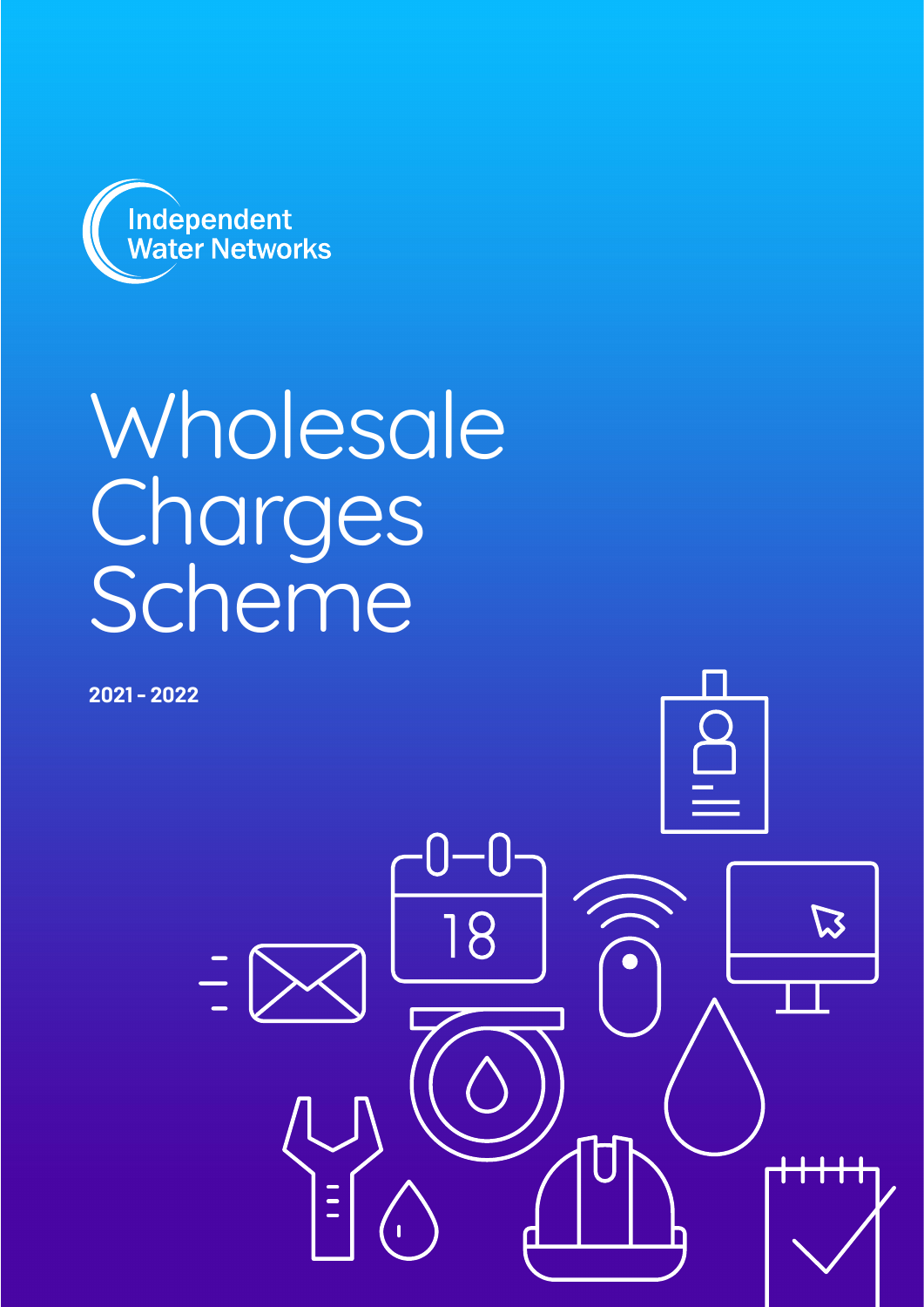# **Wholesale Charging Scheme**

This Wholesale Charges Scheme is made by Independent Water Networks Ltd (IWNL) and set out its Water and Sewerage Wholesale charges under the provisions of the Water Industry Act 1991. By the Act and the Licence the Company is authorised to set, levy and recover charges for any services provided in the course of carrying out its duties as a water undertaker and as a sewerage undertaker.

IWNL are only able to present indicative charges at this time. IWNL's costs of providing wholesale services depend to a great extent on the charges made by the local water company for the bulk supply of water to the IWNL site. The Ofwat investigation into the NAV market identified these boundary charges as a key barrier to competition. While Ofwat has concluded its consultation on boundary charges to NAVs, many incumbents have yet to publish their NAV charges. There are also instances where incumbents have not yet released their wholesale charges. IWNL will review its wholesale charges when this has occurred. In the meantime, IWNL will start from the position that it should typically be able to match the wholesale charges set by the water company in each area in which IWNL has a network, as reflected in the charges shown in this Charging Scheme.

However, specific requests for wholesale charges for both household and non-household property will have to be considered on an individual basis in order to offer cost-reflective charges because boundary charges can vary significantly between sites even within the same water company area, and not necessarily with any connection to the level of onsite costs.

There are two main types of wholesale services:

- primary services related to the supply of water and the removal and treatment of foul sewerage, surface water drainage and highway drainage; and
- non-primary services for activities that are not directly related to the provision of primary services.

The Non-Primary service charges have been developed to support retailer service requests. These charges have been designed to meet both the OFWAT Wholesale Charging Guidelines and the Wholesale - Retail Code.

The Wholesale Charges contained in this Charging Scheme are effective from 1st April 2021 until 31st March 2022.

# **Contact Information**

If you would like to contact IWNL in relation to any of the services referred to in the Wholesale Scheme, you can contact our Asset Team using the following details:

Independent Water Networks Limited Driscoll 2 Ellen Street Cardiff CF10 4BP Telephone: 02920 31442716 Email: water.operations@iwnl.co.uk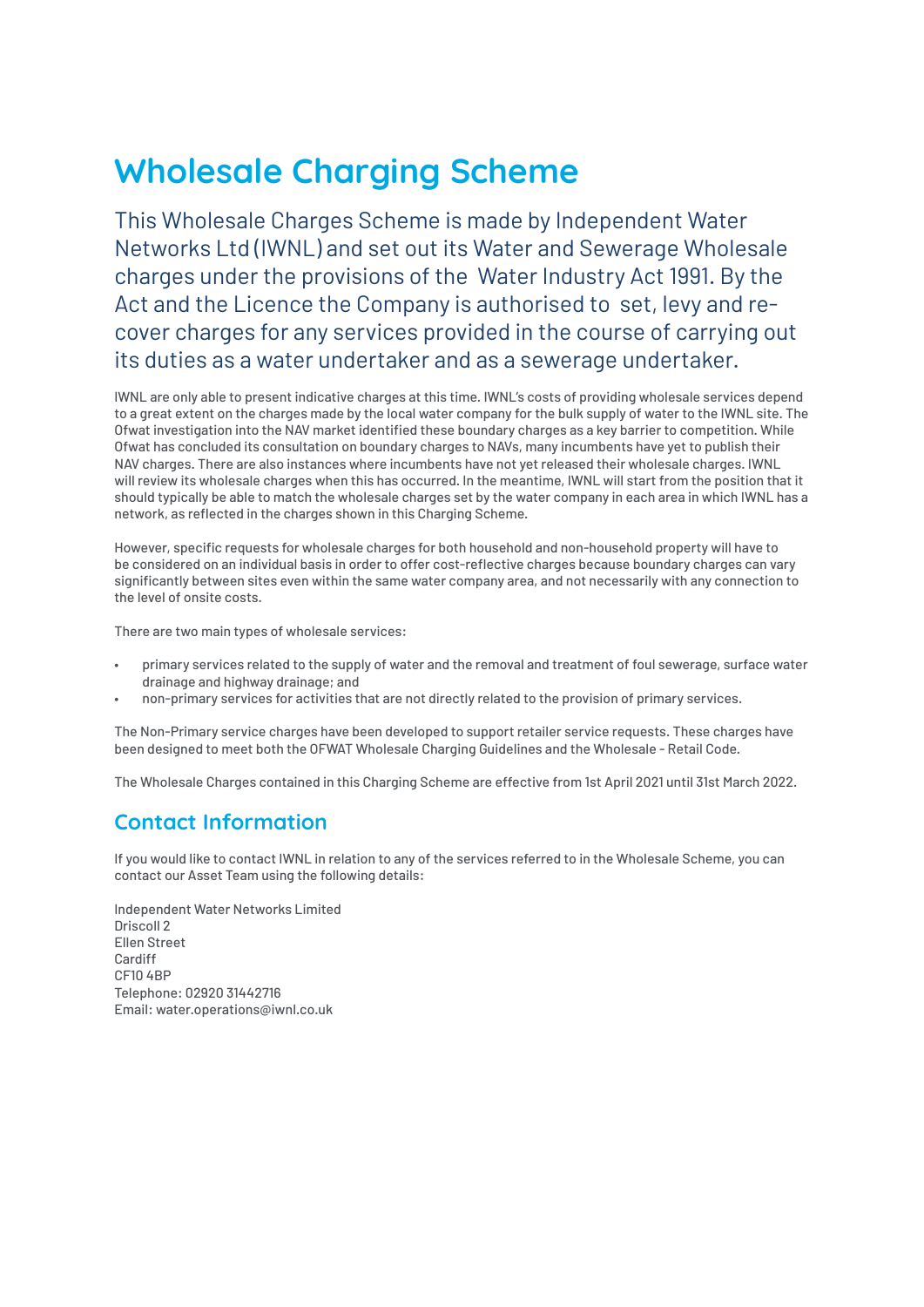

# **W[HOLESALE CHARGING SCHEME](#page-3-0)**

# [Contents](#page-4-0)

| 04        | Part A (IWNL - Anglian Water Area)                          |
|-----------|-------------------------------------------------------------|
| 04        | Part B (IWNL - Affinity Water Central Area)                 |
| 05        | Part C (IWNL - Affinity Water South East Area)              |
| 06        | Part D (IWNL - Bristol Water Area)                          |
| 08        | Part E (IWNL - Severn Trent Water Area)                     |
| 09        | Part F (IWNL - Southern Water Area)                         |
| 10        | Part G (IWNL - Thames Water Area)                           |
| 11        | Part H (IWNL - South East Water Eastern Area)               |
| 12        | Part I (IWNL - Northumbrian Water Area)                     |
| 13        | Part J (IWNL - Northumbrian Water Essex and Suffolk Area)   |
| 14        | Part K (IWNL - Yorkshire Water Area)                        |
| 15        | Part L (IWNL - Cambridge Water Area)<br>$\bigcap$           |
| <b>16</b> | Part M (IWNL - Portsmouth Water Area)                       |
| 17        | Part N (IWNL - South Staffs Water Area)                     |
| 18        | Part O (IWNL - Ancillary Charges)                           |
|           | <u>and the second second</u><br><b>In the Second Street</b> |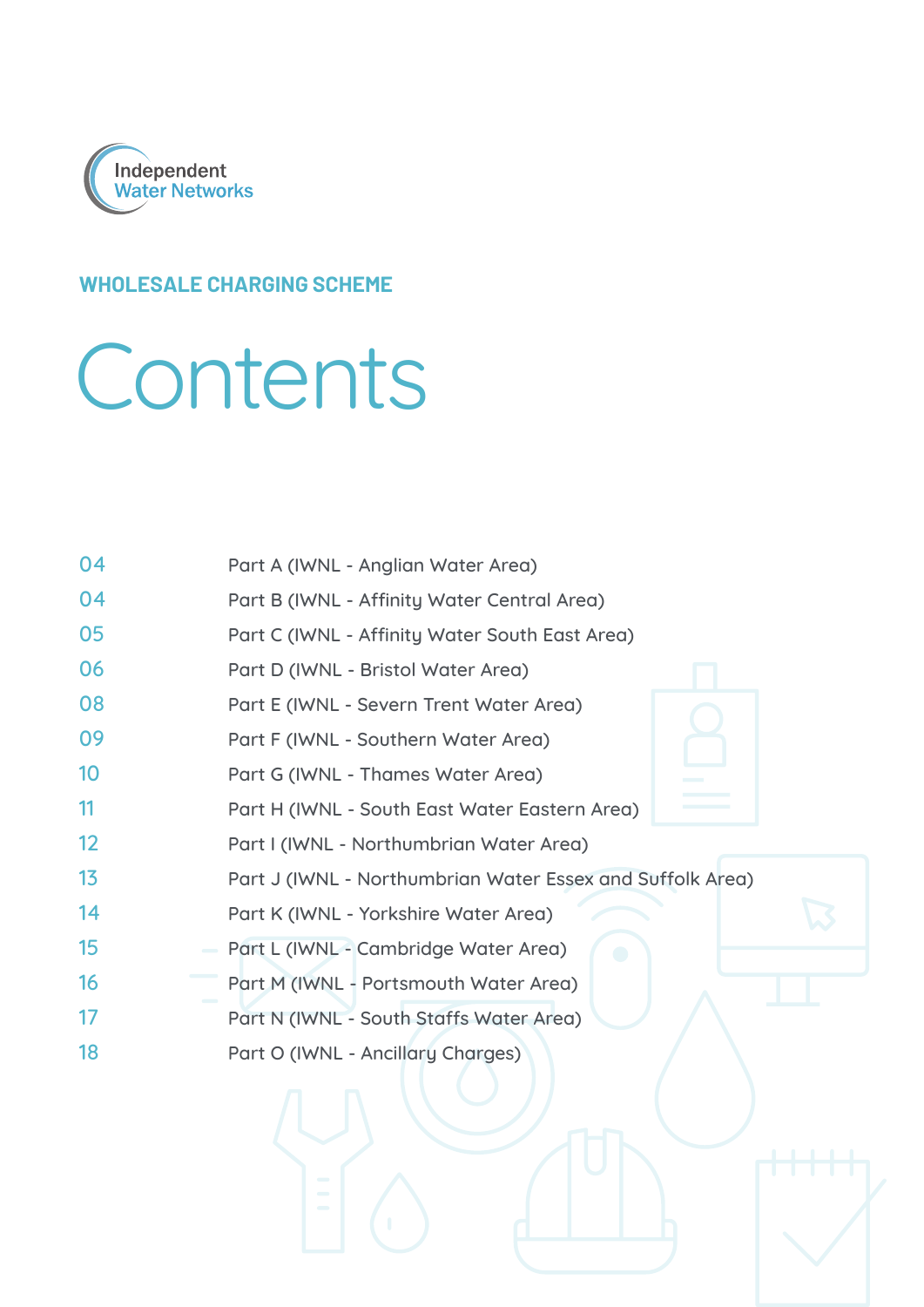# SCHEDULE OF HOUSEHOLD (HH) AND NON-HOUSEHOLD (NHH) **CHARGES**

#### <span id="page-3-0"></span>1. PART A (IWNL – ANGLIAN WATER AREA)

**Wholesale Non-Household Measured Tariffs 2021-22: Anglian Water Area**

| <b>Potable Water</b> |                                                               |                                                                                        |                                                                     |                                                     |
|----------------------|---------------------------------------------------------------|----------------------------------------------------------------------------------------|---------------------------------------------------------------------|-----------------------------------------------------|
|                      |                                                               |                                                                                        |                                                                     |                                                     |
| <b>Band</b>          | <b>Volume of water</b><br>supplied<br>(m <sup>3</sup> /annum) | <b>Fixed Charge</b><br>$(f/\text{annum})$                                              | <b>Maximum Daily</b><br><b>Demand Charge</b><br>(E/m <sup>3</sup> ) | <b>Volumetric Charge</b><br>(pence/m <sup>3</sup> ) |
| <b>Band 1</b>        | $1 - 499$                                                     | 7.25                                                                                   | 0.00                                                                | 137.35                                              |
| <b>Band 2</b>        | $500 - 4,999$                                                 | 58.00                                                                                  | 0.00                                                                | 127.18                                              |
| <b>Band 3</b>        | $5,000 - 9,999$                                               | 400.00                                                                                 | 0.00                                                                | 120.33                                              |
| <b>Band 4</b>        | 10,000 - 24,999                                               | 412.00                                                                                 | 74.75                                                               | 86.08                                               |
| <b>Band 5</b>        | > 25,000                                                      | 1,207.00                                                                               | 135.50                                                              | 53.07                                               |
|                      |                                                               |                                                                                        |                                                                     |                                                     |
| <b>Sewerage</b>      |                                                               |                                                                                        |                                                                     |                                                     |
|                      |                                                               |                                                                                        |                                                                     |                                                     |
| <b>Band</b>          | Volume of<br>sewerage<br>discharged<br>$(m^3/annum)$          | <b>Fixed Charge - Foul</b><br>Water & Highway<br><b>Drainage</b><br>$(f/\text{annum})$ | <b>Fixed Charge -</b><br><b>Surface Water</b><br>$(f/\text{annum})$ | <b>Volumetric Charge</b><br>(pence/m <sup>3</sup> ) |
| <b>Band 1</b>        | $1 - 499$                                                     | 26.00                                                                                  | 36.00                                                               | 155.00                                              |
| <b>Band 2</b>        | $500 - 4,999$                                                 | 45.00                                                                                  | 52.00                                                               | 150.85                                              |
| <b>Band 3</b>        | 5,000 - 24,999                                                | 220.00                                                                                 | 130.00                                                              | 146.96                                              |
| Band 4               | > 20,000                                                      | 1,320.00                                                                               | 1,250.00                                                            | 142.07                                              |

#### <span id="page-3-1"></span>2. PART B (IWNL – AFFINITY WATER CENTRAL AREA)

**Wholesale Non-Household Measured Tariffs 2021-22: Affinity Water Central Area (A)**

*(Sewerage charges applicable to discharge within the Thames Water area)*

| <b>Potable Water</b> |                                                            |                         |                                             |
|----------------------|------------------------------------------------------------|-------------------------|---------------------------------------------|
|                      |                                                            |                         |                                             |
| <b>Band</b>          | <b>Volume of water supplied</b><br>(m <sup>3</sup> /annum) | Fixed Charge (£/annum)* | <b>Volumetric Charge</b><br>(pence/ $m^3$ ) |
| <b>Band 1</b>        | $1 - 2.999$                                                | 0.00                    | 96.10                                       |
| <b>Band 2</b>        | $3,000 - 49,999$                                           | 0.00                    | 89.55                                       |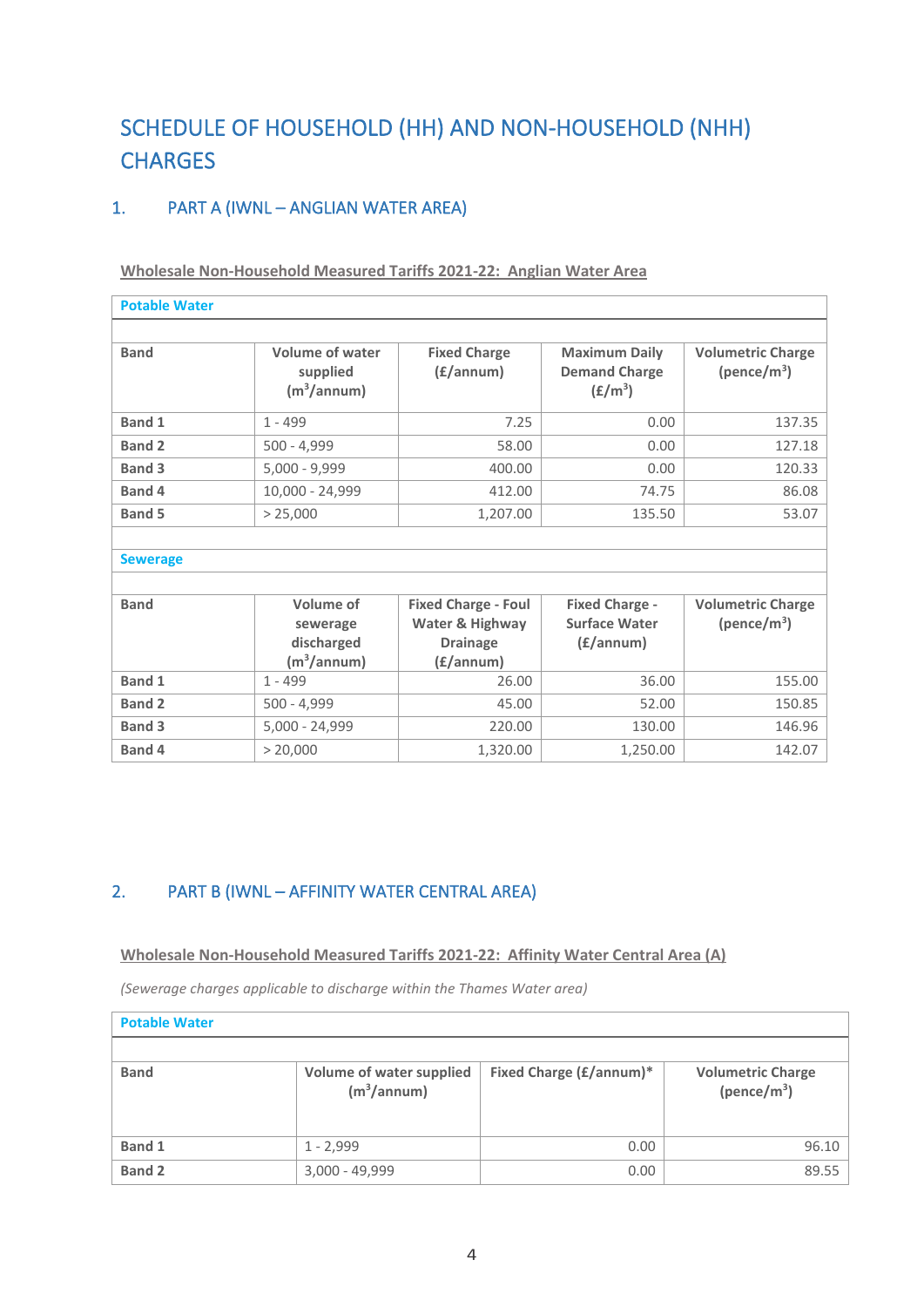| <b>Band 3</b>   | > 50,000                                              | 15,324.96               | 58.90                                       |
|-----------------|-------------------------------------------------------|-------------------------|---------------------------------------------|
|                 |                                                       |                         |                                             |
| <b>Sewerage</b> |                                                       |                         |                                             |
|                 |                                                       |                         |                                             |
| <b>Band</b>     | <b>Volume of sewerage</b><br>discharged $(m^3/annum)$ | Fixed Charge (£/annum)* | <b>Volumetric Charge</b><br>(pence/ $m^3$ ) |
| <b>Band 1</b>   | $1 - 19,999$                                          | 0.00                    | 90.51                                       |
| Band 2          | 20,000 - 49,999                                       | 0.00                    | 90.51                                       |
| <b>Band 3</b>   | 50,000 - 99,999                                       | 0.00                    | 90.51                                       |
| Band 4          | 100,000 - 249,999                                     | 18,102.00               | 72.41                                       |
| <b>Band 5</b>   | > 250,000                                             | 18,102.00               | 72.41                                       |

| <b>Fixed charges based on meter size</b> |                 |                              |                                                |
|------------------------------------------|-----------------|------------------------------|------------------------------------------------|
| Meter Size (mm)                          | Water (£/annum) | <b>Waste Water (£/annum)</b> |                                                |
|                                          |                 | Surface Water (£/annum)      | <b>Highways Drainage</b><br>$(f/\text{annum})$ |
| Up to 15mm                               | 16.20           | 29.32                        | 17.02                                          |
| 16-20                                    | 26.40           | 29.32                        | 17.02                                          |
| 21-25                                    | 28.32           | 72.62                        | 55.45                                          |
| $26 - 30$                                | 31.44           | 129.68                       | 99.29                                          |
| $31 - 40$                                | 33.24           | 202.31                       | 154.75                                         |
| 41-50                                    | 40.56           | 291.79                       | 221.80                                         |
| $51 - 65$                                | 72.84           | 517.41                       | 394.62                                         |
| 66-80                                    | 104.40          | 809.18                       | 617.72                                         |
| 81-100                                   | 104.40          | 1,164.51                     | 888.55                                         |
| 101-125                                  | 104.40          | 2,070.97                     | 1,579.75                                       |
| 126-150                                  | 104.40          | 3,235.48                     | 2,468.32                                       |
| 151-200                                  | 104.40          | 4,659.36                     | 3,554.14                                       |
| 201-250                                  | 104.40          | 8,282.57                     | 6,319.06                                       |
| 251-300                                  | 104.40          | 12,940.63                    | 9,873.21                                       |
| $300+$                                   | 104.40          | 18,634.80                    | 14,217.86                                      |

### <span id="page-4-0"></span>3. PART C (IWNL – AFFINITY WATER SOUTH EAST AREA)

**Wholesale Non-Household Measured Tariffs 2021-22: Affinity Water South East Area**

*(Sewerage charges applicable to discharge within the Southern Water area)*

**Potable Water**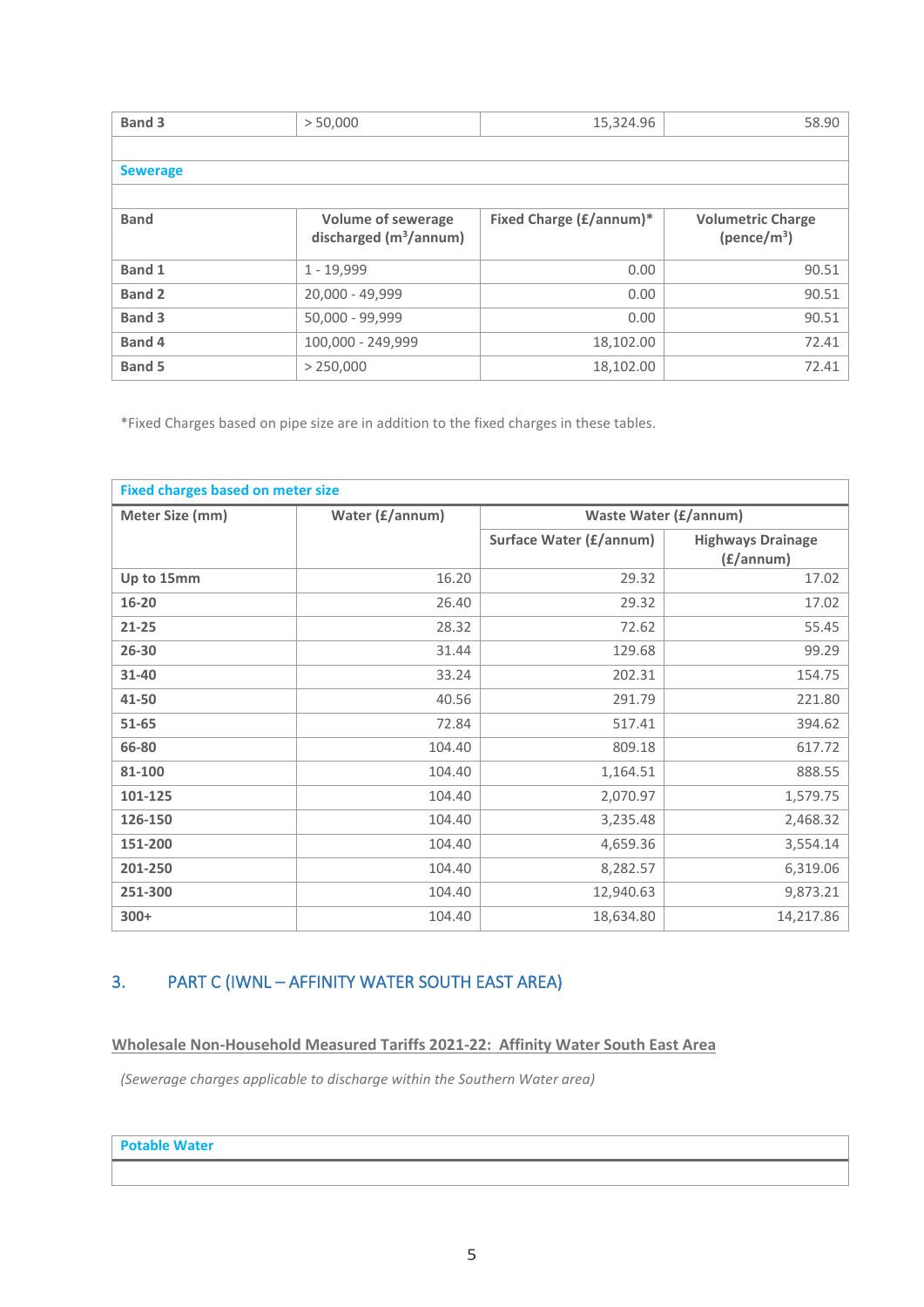| <b>Band</b>     | <b>Volume of water</b><br>supplied<br>(m <sup>3</sup> /annum) | <b>Standing Charge</b><br>$(f/\text{annum})$ | <b>Fixed Charge</b><br>$(f/\text{annum})^*$ | <b>Volumetric Charge</b><br>(pence/m <sup>3</sup> ) |
|-----------------|---------------------------------------------------------------|----------------------------------------------|---------------------------------------------|-----------------------------------------------------|
| Band 1          | $1 - 2,999$                                                   | 0.00                                         | 0.00                                        | 173.37                                              |
| <b>Band 2</b>   | 3,000 - 49,999                                                | 0.00                                         | 0.00                                        | 162.40                                              |
| <b>Band 3</b>   | > 50,000                                                      | 0.00                                         | 0.00                                        | 121.62                                              |
|                 |                                                               |                                              |                                             |                                                     |
| <b>Sewerage</b> |                                                               |                                              |                                             |                                                     |
|                 |                                                               |                                              |                                             |                                                     |
| <b>Band</b>     | Volume of                                                     | <b>Fixed Charge - Foul</b>                   | <b>Fixed Charge -</b>                       | <b>Volumetric Charge</b>                            |
|                 | sewerage                                                      | <b>Water Drainage</b>                        | <b>Highway Drainage</b>                     | (pence/m <sup>3</sup> )                             |
|                 | discharged                                                    | $(f/\text{annum})^*$                         | (£/meter/annum)                             |                                                     |
|                 | (m <sup>3</sup> /annum)                                       |                                              |                                             |                                                     |
| <b>Band 1</b>   | $1 - 999$                                                     | 0.00                                         | 10.80                                       | 204.50                                              |
| <b>Band 2</b>   | $1,000 - 4,999$                                               | 0.00                                         | 10.80                                       | 204.50                                              |
| <b>Band 3</b>   | 5,000 - 19,999                                                | 0.00                                         | 10.80                                       | 204.50                                              |
| Band 4          | 20,000 - 49,999                                               | 0.00                                         | 10.80                                       | 204.50                                              |
| <b>Band 5</b>   | 50,000 - 99,999                                               | 0.00                                         | 10.80                                       | 204.50                                              |
| Band 6          | >100,000                                                      | 0.00                                         | 56,700.00                                   | 147.80                                              |

| <b>Fixed charges based on meter size</b> |                 |                              |                               |
|------------------------------------------|-----------------|------------------------------|-------------------------------|
| Meter Size (mm)                          | Water (£/annum) | <b>Waste Water (£/annum)</b> |                               |
|                                          |                 | <b>Foul Water Drainage</b>   | <b>Surface Water Drainage</b> |
| Up to 15mm                               | 16.20           | 0.00                         | 21.60                         |
| $16 - 20$                                | 26.40           | 0.00                         | 21.60                         |
| $21 - 25$                                | 28.32           | 0.00                         | 86.40                         |
| $26 - 30$                                | 31.44           | 0.00                         | 172.80                        |
| $31 - 40$                                | 33.24           | 0.00                         | 172.80                        |
| 41-50                                    | 40.56           | 0.00                         | 216.00                        |
| $51 - 65$                                | 104.40          | 0.00                         | 432.00                        |
| 66-80                                    | 104.40          | 0.00                         | 432.00                        |
| 81-100                                   | 104.40          | 0.00                         | 561.60                        |
| 101-125                                  | 104.40          | 0.00                         | 1,425.60                      |
| 126-150                                  | 104.40          | 0.00                         | 1,425.60                      |
| 151-200                                  | 104.40          | 0.00                         | 1,425.60                      |
| 201-250                                  | 104.40          | 0.00                         | 1,425.60                      |
| 251-300                                  | 104.40          | 0.00                         | 1,425.60                      |

## <span id="page-5-0"></span>4. PART D (IWNL – BRISTOL WATER AREA)

**Wholesale Non-Household Measured Tariffs 2021-22: Bristol Water Area**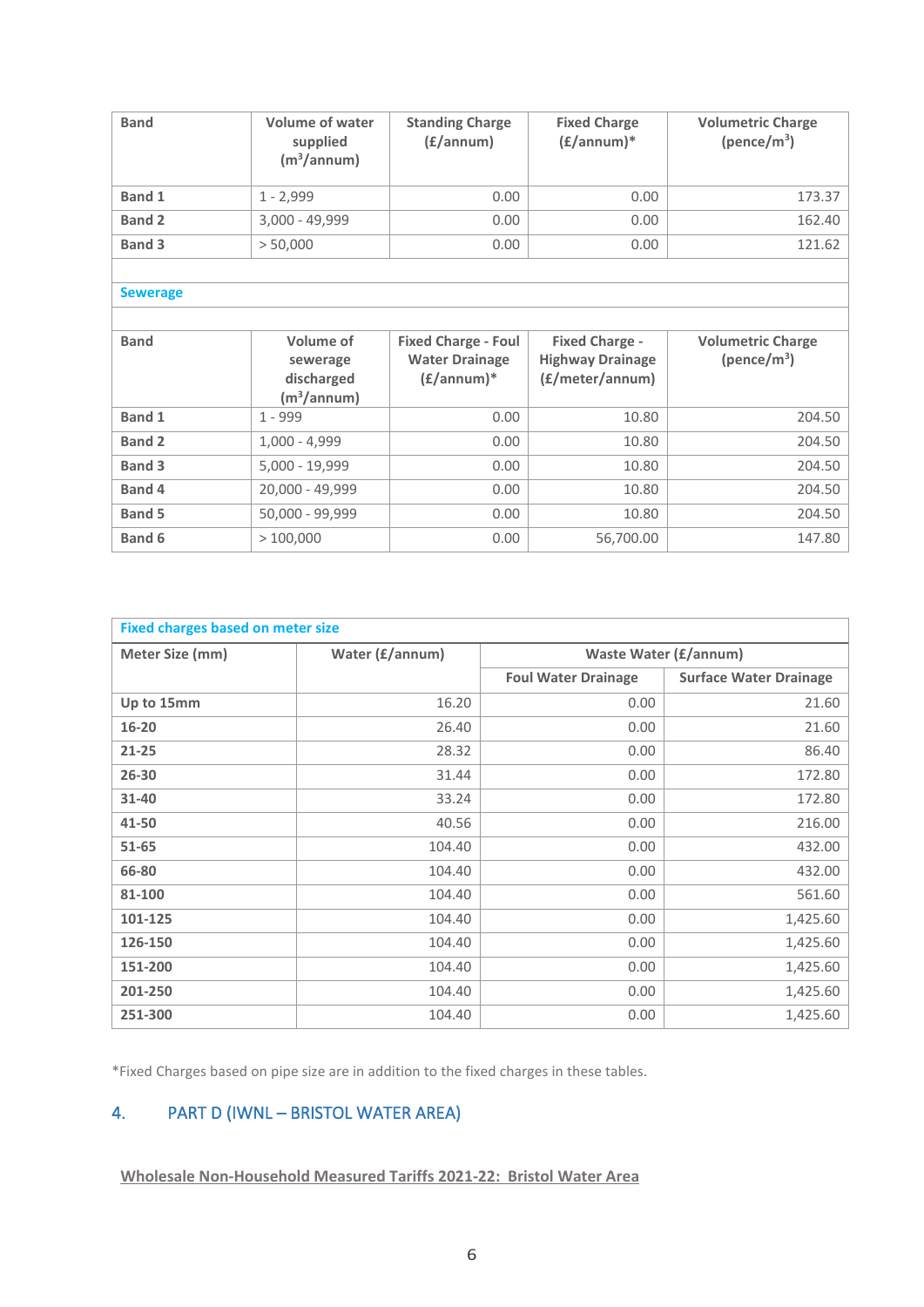| <b>Potable Water</b>  |                                                          |                               |                                            |
|-----------------------|----------------------------------------------------------|-------------------------------|--------------------------------------------|
| <b>Band</b>           | Volume of water supplied<br>(m <sup>3</sup> /annum)      | <b>Fixed Charge (£/annum)</b> | <b>Volumetric Charge</b><br>(pence/ $m3$ ) |
| Band 1                | $1 - 999$                                                | 5.09                          | 128.66                                     |
| <b>Band 2</b>         | $1,000 - 4,999$                                          | 11.03                         | 127.01                                     |
| <b>Band 3</b>         | $5,000 - 14,999$                                         | 37.96                         | 125.20                                     |
| <b>Band 4</b>         | 15,000 - 49,999                                          | 1,836.00                      | 110.94                                     |
| <b>Band 5</b>         | 50,000 - 99,999                                          | 4,054.00                      | 105.37                                     |
| Band 6                | 100,000 - 249,999                                        | 9,443.00                      | 99.71                                      |
| Band 7                | > 250,000                                                | 23,733.00                     | 93.79                                      |
|                       |                                                          |                               |                                            |
| Sewerage <sup>*</sup> |                                                          |                               |                                            |
|                       |                                                          |                               |                                            |
| <b>Band</b>           | Volume of sewerage<br>discharged (m <sup>3</sup> /annum) | <b>Fixed Charge (£/annum)</b> | <b>Volumetric Charge</b><br>(pence/ $m3$ ) |
| <b>Band 1</b>         | n/a                                                      | n/a                           | n/a                                        |
| <b>Band 2</b>         | n/a                                                      | n/a                           | n/a                                        |
| <b>Band 3</b>         | n/a                                                      | n/a                           | n/a                                        |
| <b>Band 4</b>         | n/a                                                      | n/a                           | n/a                                        |
| <b>Band 5</b>         | n/a                                                      | n/a                           | n/a                                        |
| Band 6                | n/a                                                      | n/a                           | n/a                                        |
| Band 7                | n/a                                                      | n/a                           | n/a                                        |

*\* Independent Water Networks Ltd do not currently provide sewerage services in the Bristol Water area.*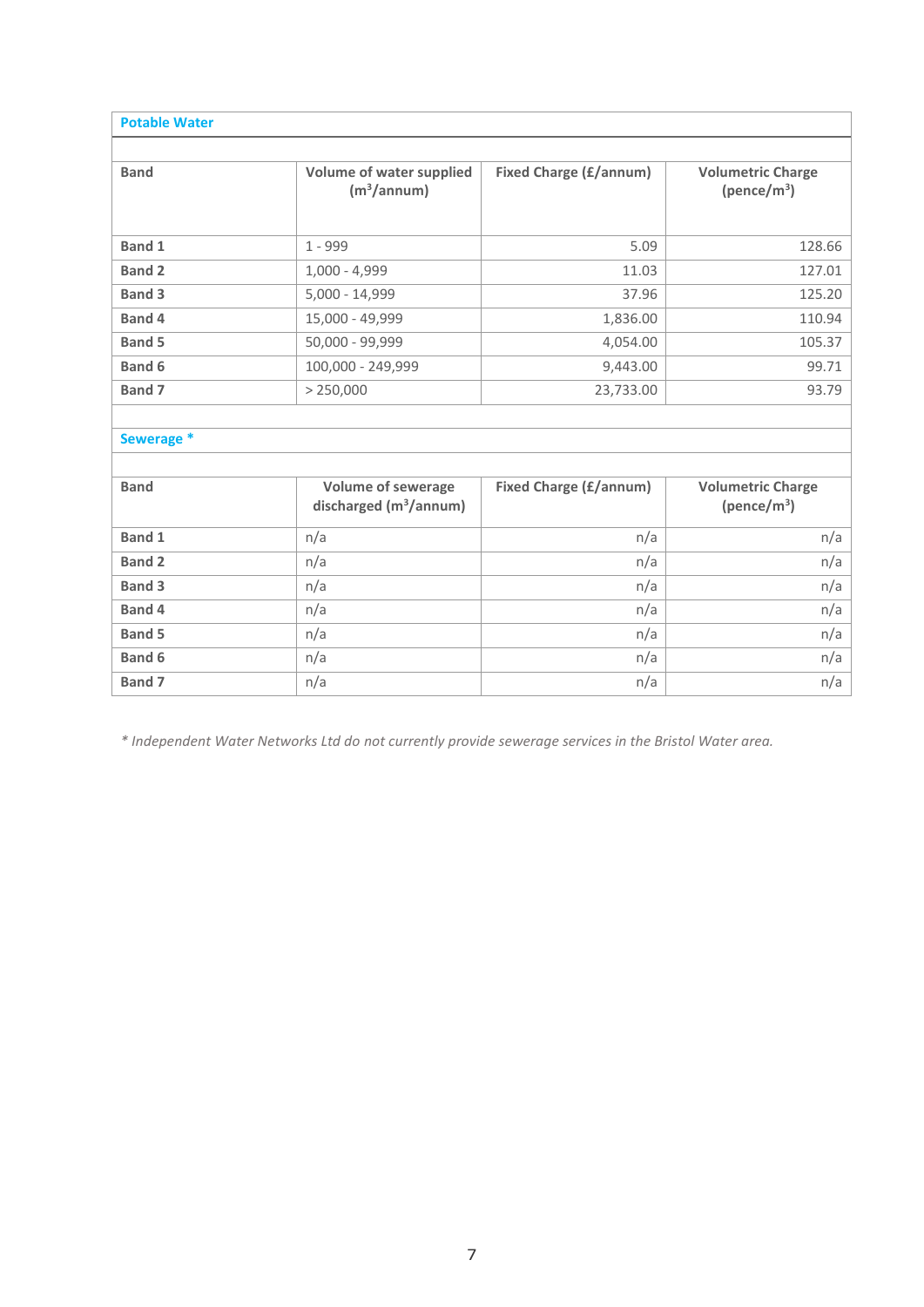### <span id="page-7-0"></span>5. PART E (IWNL – SEVERN TRENT WATER AREA)

| <b>Potable Water</b> |                                                        |                                             |                                                 |                                             |
|----------------------|--------------------------------------------------------|---------------------------------------------|-------------------------------------------------|---------------------------------------------|
|                      |                                                        |                                             |                                                 |                                             |
| <b>Band</b>          | Volume of water<br>supplied<br>(m <sup>3</sup> /annum) | <b>Fixed Charge</b><br>$(f/\text{annum})^*$ | <b>Standing Charge</b><br>$(f/\text{annum})$    | <b>Volumetric charge</b><br>(pence/ $m^3$ ) |
| <b>Band 1</b>        | $1 - 9,999$                                            | 7.99                                        | 6.74                                            | 154.10                                      |
| <b>Band 2</b>        | 10,000 - 49,999                                        | 7.99                                        | 3,353.00                                        | 120.65                                      |
| <b>Band 3</b>        | > 50,000                                               | 7.99                                        | 21,778.00                                       | 83.80                                       |
|                      |                                                        |                                             |                                                 |                                             |
| <b>Sewerage</b>      |                                                        |                                             |                                                 |                                             |
|                      |                                                        |                                             |                                                 |                                             |
| <b>Band</b>          | <b>Volume of sewerage</b>                              | <b>Fixed Charge - Used</b>                  | <b>Fixed Charge -</b>                           | <b>Highway Drainage £</b>                   |
|                      | discharged<br>(m <sup>3</sup> /annum)                  | Water (£/annum)*                            | <b>Surface Water</b><br>$(f/\text{annum})^{**}$ | per year                                    |
| <b>Band 1</b>        | $1 - 9,999$                                            | 4.92                                        | 4.92                                            | 12.00                                       |
| <b>Band 2</b>        | 10,000 - 49,999                                        | 78.96                                       | 4.92                                            | 12.00                                       |
| <b>Band 3</b>        | >50,000                                                | 2.490.97                                    | 4.92                                            | 12.00                                       |
|                      |                                                        |                                             |                                                 |                                             |
|                      |                                                        |                                             |                                                 |                                             |
| <b>Band</b>          | <b>Volume of water</b>                                 | <b>Volumetric Charge</b>                    |                                                 |                                             |
|                      | supplied                                               | (pence/ $m3$ ) for water                    |                                                 |                                             |
|                      | (m <sup>3</sup> /annum)                                | supplied in the                             |                                                 |                                             |
|                      |                                                        | period                                      |                                                 |                                             |
| <b>Band 1</b>        | $1 - 9,999$                                            | 98.24                                       |                                                 |                                             |
| <b>Band 2</b>        | 10,000 - 49,999                                        | 97.20                                       |                                                 |                                             |
| <b>Band 3</b>        | > 50,000                                               | 92.67                                       |                                                 |                                             |

#### **Wholesale Non-Household Measured Tariffs 2021-22: Severn Trent Water Area**

\*Fixed Charges based on pipe size are in addition to the fixed charges in these tables.

\*\*Surface water charges based on site area are in addition to the fixed charges in these tables.

|                 | <b>Fixed charges based on meter size</b> |                              |                               |
|-----------------|------------------------------------------|------------------------------|-------------------------------|
|                 |                                          |                              |                               |
| Meter Size (mm) | Water                                    | <b>Waste Water (£/annum)</b> |                               |
|                 |                                          | <b>Foul Water Drainage</b>   | <b>Surface Water Drainage</b> |
| Up to 15mm      | 10.12                                    | 0.00                         | 0.00                          |
| $16 - 20$       | 10.12                                    | 0.00                         | 0.00                          |
| $21 - 25$       | 10.12                                    | 0.00                         | 0.00                          |
| 26-30           | 14.75                                    | 0.00                         | 0.00                          |
| 31-40           | 32.98                                    | 0.00                         | 0.00                          |
| 41-50           | 40.88                                    | 0.00                         | 0.00                          |
| 51-65           | 58.72                                    | 0.00                         | 0.00                          |
| 66-80           | 58.72                                    | 0.00                         | 0.00                          |
| 81-100          | 63.51                                    | 0.00                         | 0.00                          |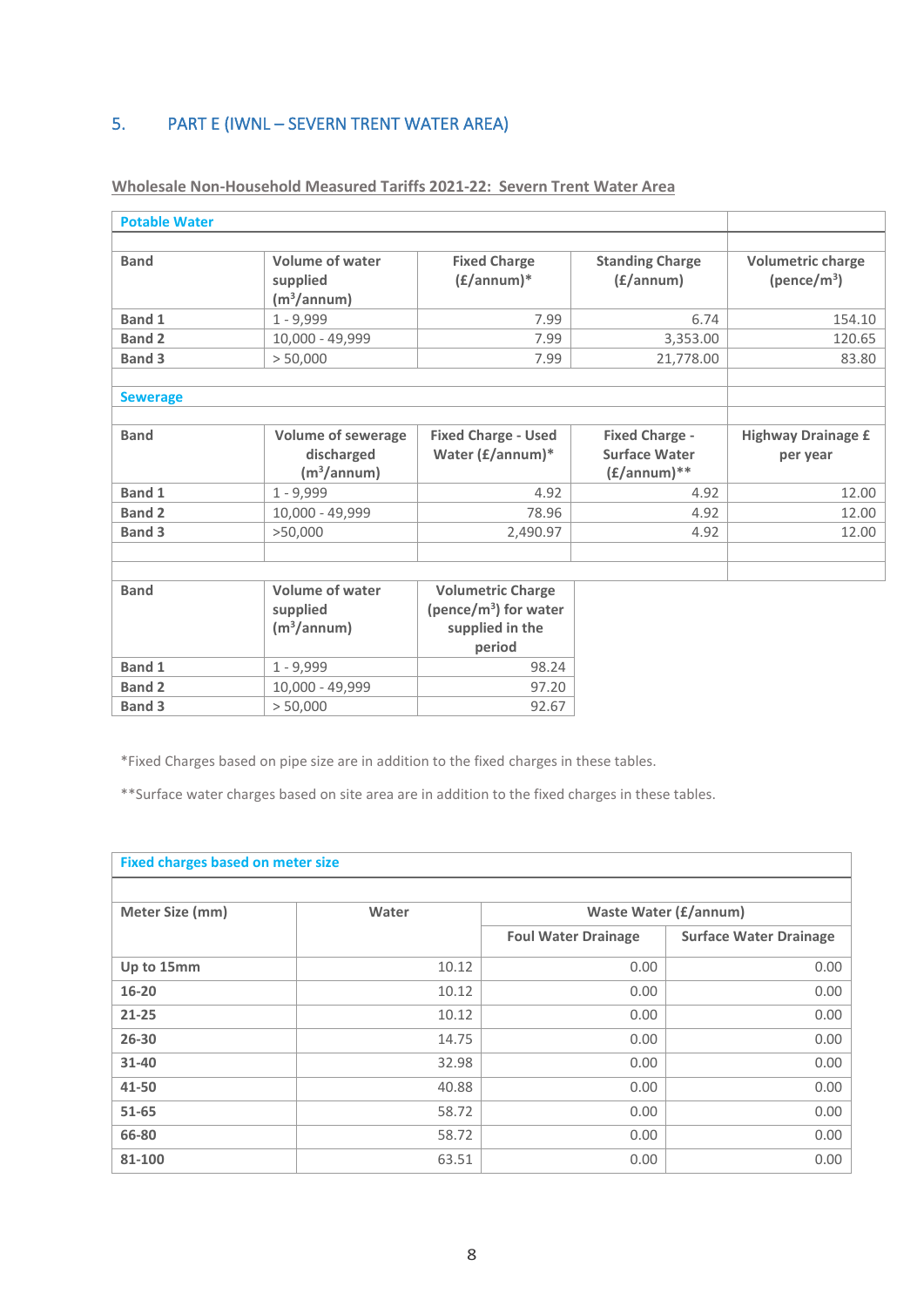| 101-125                                  | 120.97                      | 0.00                          | 0.00                           |
|------------------------------------------|-----------------------------|-------------------------------|--------------------------------|
| 126-150                                  | 120.97                      | 0.00                          | 0.00                           |
| 151-200                                  | 139.30                      | 0.00                          | 0.00                           |
| 201-250                                  | 156.20                      | 0.00                          | 0.00                           |
| 251-300                                  | 169.48                      | 0.00                          | 0.00                           |
|                                          |                             |                               |                                |
| Surface water charges based on site area |                             |                               |                                |
| <b>Band</b>                              | Chargeable area in m2       | <b>Surface Water Drainage</b> | <b>Highway Drainage Charge</b> |
|                                          | (all figures are inclusive) | Charge (£/annum)              | $(f/\text{annum})$             |
| <b>Band 1</b>                            | Up to 20                    | £8.38                         | 0.00                           |
| <b>Band 2</b>                            | $21 - 99$                   | 45.82                         | 0.00                           |
| <b>Band 3</b>                            | 100 - 199                   | 91.86                         | 0.00                           |
| Band 4                                   | $200 - 299$                 | 153.12                        | 0.00                           |
| Band 5                                   | $300 - 499$                 | 245.10                        | 0.00                           |
| <b>Band 6</b>                            | $500 - 749$                 | 383.16                        | 0.00                           |
| Band 7                                   | 750 - 999                   | 536.53                        | 0.00                           |
| <b>Band 8</b>                            | $1,000 - 1,499$             | 766.38                        | 0.00                           |
| Band 9                                   | $1,500 - 1,999$             | 1,072.51                      | 0.00                           |
| Band 10                                  | 2,000 - 3,999               | 1,838.63                      | 0.00                           |
| <b>Band 11</b>                           | 4,000 - 7,499               | 3,524.42                      | 0.00                           |
| <b>Band 12</b>                           | 7,500 - 9,999               | 5,363.61                      | 0.00                           |
| <b>Band 13</b>                           | 10,000 - 14,999             | 7,662.24                      | 0.00                           |
| Band 14                                  | 15,000 - 19,999             | 10,727.46                     | 0.00                           |
| Band 15                                  | 20,000 - 24,999             | 13,792.58                     | 0.00                           |
| Band 16                                  | 25,000 - 29,999             | 16,857.80                     | 0.00                           |
| Band 17                                  | 30,000 - 34,999             | 19,922.82                     | 0.00                           |
| <b>Band 18</b>                           | 35,000 - 39,999             | 22,989.85                     | 0.00                           |
| Band 19                                  | 40,000 - 44,999             | 26,056.89                     | 0.00                           |
| <b>Band 20</b>                           | 45,000 - 49,999             | 29,124.03                     | 0.00                           |
| <b>Band 21</b>                           | 50,000 - 99,999             | 45,983.06                     | 0.00                           |
| <b>Band 22</b>                           | Over 100,000                | 107,320.14                    | 0.00                           |

# 6. PART F (IWNL – SOUTHERN WATER AREA)

**Wholesale Non-Household Measured Tariffs 2021-22: Southern Water Area**

| <b>Potable Water</b> |                                                        |                                           |                                             |  |
|----------------------|--------------------------------------------------------|-------------------------------------------|---------------------------------------------|--|
| <b>Band</b>          | Volume of water<br>supplied<br>(m <sup>3</sup> /annum) | <b>Fixed Charge</b><br>$(f/\text{annum})$ | <b>Volumetric Charge</b><br>(pence/ $m^3$ ) |  |
| Band 1               | $1 - 999$                                              | 23.00                                     | 136.50                                      |  |
| <b>Band 2</b>        | $1,000 - 4,999$                                        | 101.00                                    | 144.60                                      |  |
| Band 3               | $5,000 - 19,999$                                       | 540.00                                    | 133.80                                      |  |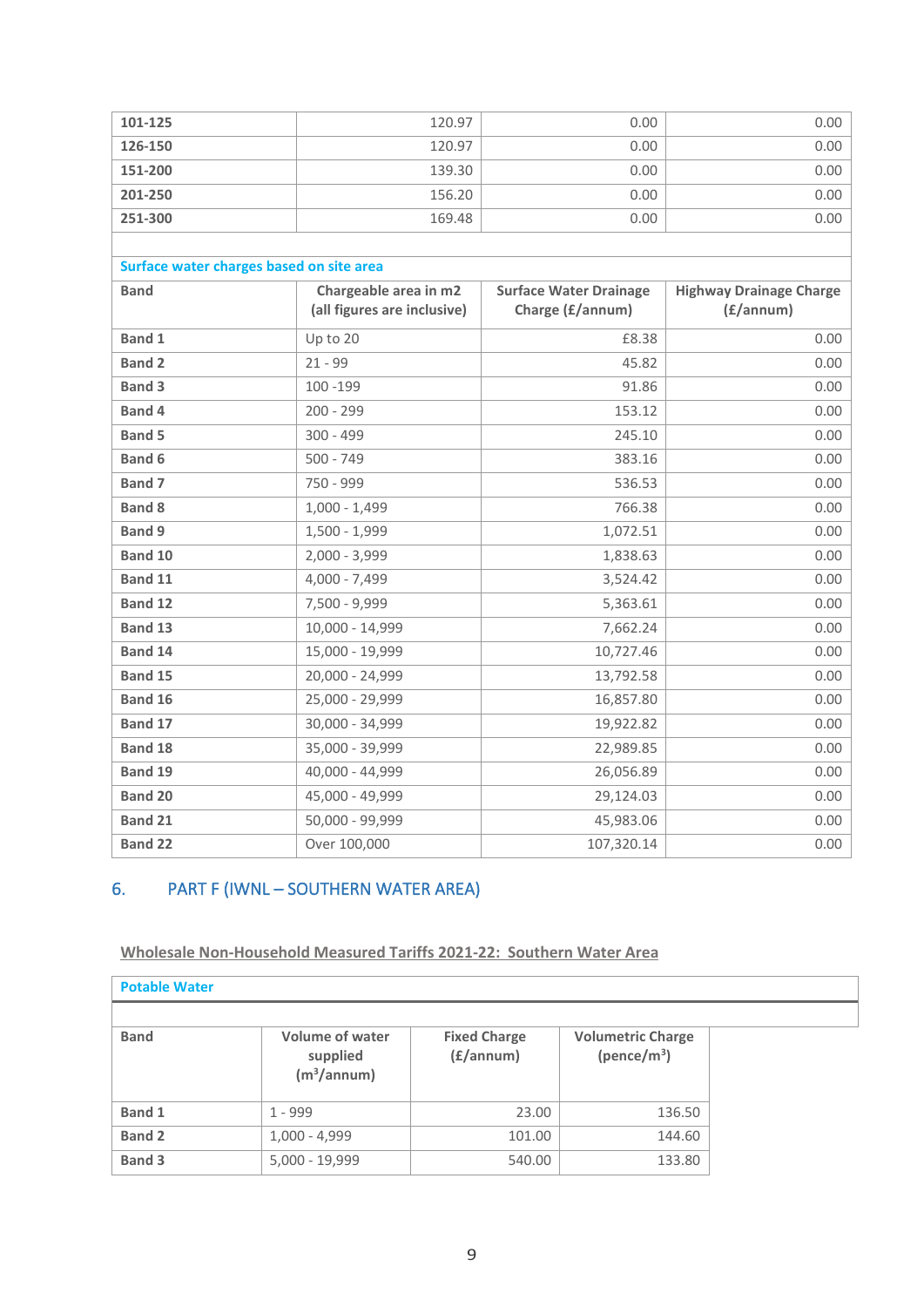| Band 4        | 20,000 - 49,999 | 2,020.00  | 126.40 |
|---------------|-----------------|-----------|--------|
| <b>Band 5</b> | 50,000 - 99,999 | 2.020.00  | 126.40 |
| <b>Band 6</b> | >100,000        | 16,920.00 | 111.50 |

#### **Sewerage**

| <b>Band</b>   | <b>Volume of sewerage</b><br>discharged<br>(m <sup>3</sup> /annum) | <b>Fixed Charge - Foul</b><br><b>Water Drainage</b><br>$(f/\text{annum})^*$ | <b>Fixed Charge -</b><br><b>Highway Drainage</b><br>(£/meter/annum) | <b>Volumetric Charge</b><br>(pence/ $m^3$ ) |
|---------------|--------------------------------------------------------------------|-----------------------------------------------------------------------------|---------------------------------------------------------------------|---------------------------------------------|
| <b>Band 1</b> | $1 - 999$                                                          | 0.00                                                                        | 10.80                                                               | 204.50                                      |
| <b>Band 2</b> | $1,000 - 4,999$                                                    | 0.00                                                                        | 10.80                                                               | 204.50                                      |
| <b>Band 3</b> | $5,000 - 19,999$                                                   | 0.00                                                                        | 10.80                                                               | 204.50                                      |
| Band 4        | 20,000 - 49,999                                                    | 0.00                                                                        | 10.80                                                               | 204.50                                      |
| Band 5        | 50,000 - 99,999                                                    | 0.00                                                                        | 10.80                                                               | 204.50                                      |
| Band 6        | >100.000                                                           | 0.00                                                                        | 56,700.00                                                           | 147.80                                      |
|               |                                                                    |                                                                             |                                                                     |                                             |

| <b>Fixed charges based on meter size</b> |       |                              |                               |  |  |
|------------------------------------------|-------|------------------------------|-------------------------------|--|--|
| Meter Size (mm)                          | Water | <b>Waste Water (£/annum)</b> |                               |  |  |
|                                          |       | <b>Foul Water Drainage</b>   | <b>Surface Water Drainage</b> |  |  |
| Up to 15mm                               | 0.00  | 0.00                         | 21.60                         |  |  |
| 16-20                                    | 0.00  | 0.00                         | 21.60                         |  |  |
| $21 - 25$                                | 0.00  | 0.00                         | 172.80                        |  |  |
| $26 - 30$                                | 0.00  | 0.00                         | 172.80                        |  |  |
| 31-40                                    | 0.00  | 0.00                         | 172.80                        |  |  |
| 41-50                                    | 0.00  | 0.00                         | 216.00                        |  |  |
| 51-65                                    | 0.00  | 0.00                         | 432.00                        |  |  |
| 66-80                                    | 0.00  | 0.00                         | 432.00                        |  |  |
| 81-100                                   | 0.00  | 0.00                         | 561.60                        |  |  |
| 101-125                                  | 0.00  | 0.00                         | 1,425.60                      |  |  |
| 126-150                                  | 0.00  | 0.00                         | 1,425.60                      |  |  |
| $200+$                                   | 0.00  | 0.00                         | 1,425.60                      |  |  |

**\*** Surface water drainage charges based on pipe size are in addition to the fixed charges in these tables.

# 7. PART G (IWNL – THAMES WATER AREA)

| Wholesale Non-Household Measured Tariffs 2021-22: Thames Water Area |
|---------------------------------------------------------------------|
|---------------------------------------------------------------------|

| <b>Potable Water</b> |                                                  |                               |                                             |
|----------------------|--------------------------------------------------|-------------------------------|---------------------------------------------|
|                      |                                                  |                               |                                             |
| <b>Band</b>          | <b>Volume of water</b><br>supplied $(m^3/annum)$ | <b>Fixed Charge (£/annum)</b> | <b>Volumetric Charge</b><br>(pence/ $m^3$ ) |
| Band 1               | $1 - 19.999$                                     | 0.00                          | 148.28                                      |
| <b>Band 2</b>        | 20,000 - 49,999                                  | 2,520.00                      | 135.68                                      |
| Band 3               | 50,000 - 99,999                                  | 14,755.00                     | 111.21                                      |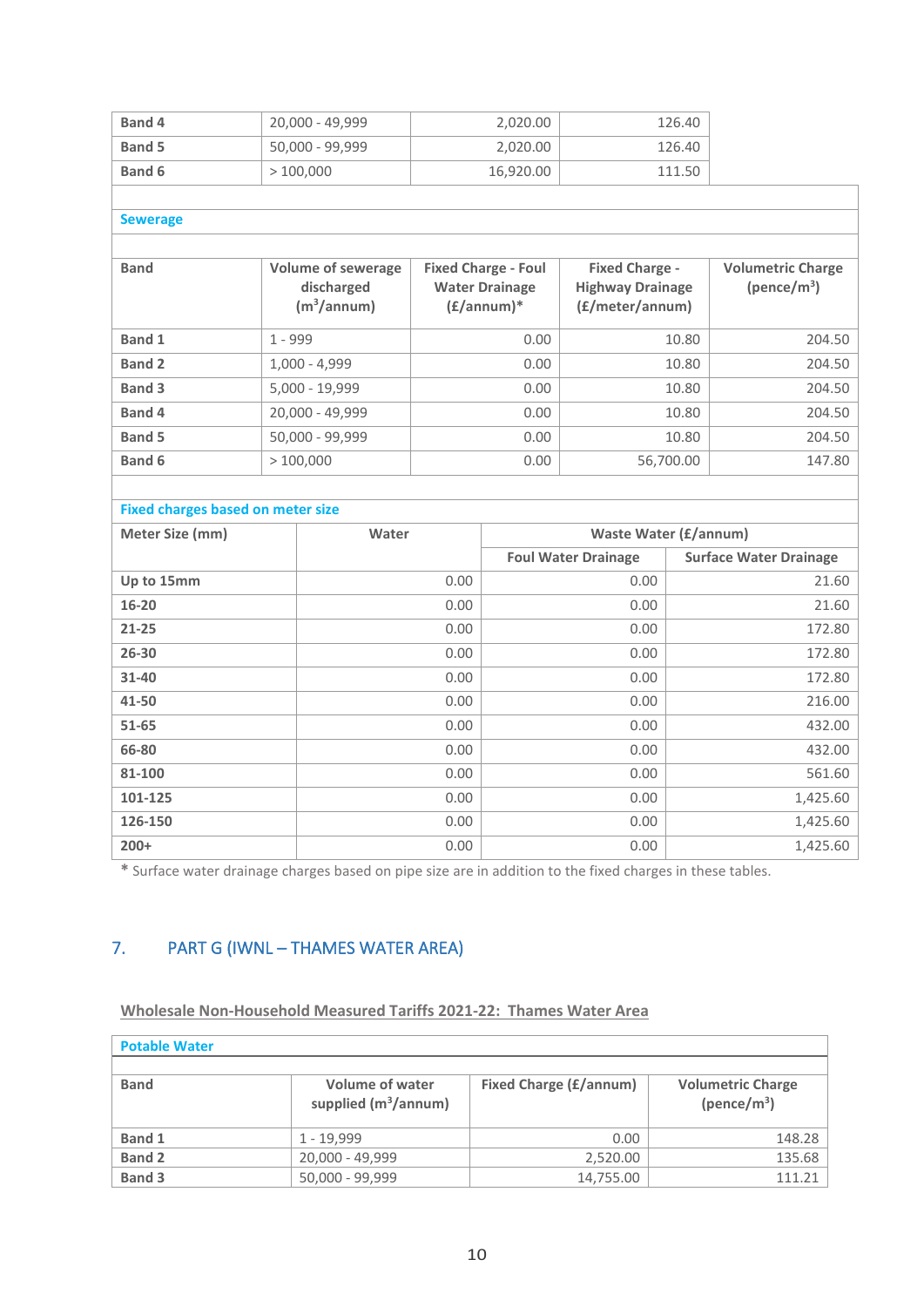| Band 4          | 100,000 - 249,999         | 14,755.00            | 111.21                   |
|-----------------|---------------------------|----------------------|--------------------------|
| Band 5          | > 250,000                 | 70,355.00            | 88.97                    |
|                 |                           |                      |                          |
| <b>Sewerage</b> |                           |                      |                          |
|                 |                           |                      |                          |
| <b>Band</b>     | <b>Volume of sewerage</b> | <b>Fixed Charge</b>  | <b>Volumetric Charge</b> |
|                 | discharged $(m^3/annum)$  | $(f/\text{annum})^*$ | (pence/m <sup>3</sup> )  |
| <b>Band 1</b>   | $1 - 19,999$              | 0.00                 | 90.51                    |
| Band 2          | 20,000 - 49,999           | 0.00                 | 90.51                    |
| Band 3          | 50,000 - 99,999           | 0.00                 | 90.51                    |
| Band 4          | 100,000 - 249,999         | 18,102.00            | 72.41                    |
| Band 5          | > 250.000                 | 18,102.00            | 72.41                    |

|                 | <b>Fixed charges based on meter size</b> |                             |  |  |
|-----------------|------------------------------------------|-----------------------------|--|--|
| Meter Size (mm) | <b>Waste Water (£/annum)</b>             |                             |  |  |
|                 | <b>Surface Water (£/annum)</b>           | Highways Drainage (£/annum) |  |  |
| Up to 15mm      | 29.32                                    | 17.02                       |  |  |
| $16 - 20$       | 72.62                                    | 55.45                       |  |  |
| $21 - 25$       | 129.68                                   | 99.29                       |  |  |
| 26-30           | 202.31                                   | 154.75                      |  |  |
| 31-40           | 291.79                                   | 221.80                      |  |  |
| 41-50           | 517.41                                   | 394.62                      |  |  |
| $51 - 65$       | 809.18                                   | 617.72                      |  |  |
| 66-80           | 1,164.51                                 | 888.55                      |  |  |
| 81-100          | 2,070.97                                 | 1,579.75                    |  |  |
| 101-125         | 3,235.48                                 | 2,468.32                    |  |  |
| 126-150         | 4,659.36                                 | 3,554.14                    |  |  |
| 151-200         | 8,282.57                                 | 6,319.06                    |  |  |
| 201-250         | 12,940.63                                | 9,873.21                    |  |  |
| 251-300         | 18,634.80                                | 14,217.86                   |  |  |
| $300+$          | 18,634.80                                | 14,217.86                   |  |  |

## 8. PART H (IWNL – SOUTH EAST WATER EASTERN AREA)

#### **Wholesale Non-Household Measured Tariffs 2021-22: South East Water (Eastern Area)**

*(Sewerage charges applicable to discharge within the Southern Water area)*

| <b>Potable Water</b> |                                                               |                                              |                                     |                                                   |  |
|----------------------|---------------------------------------------------------------|----------------------------------------------|-------------------------------------|---------------------------------------------------|--|
|                      |                                                               |                                              |                                     |                                                   |  |
| <b>Band</b>          | <b>Volume of water</b><br>consumed<br>(m <sup>3</sup> /annum) | <b>Standing Charge</b><br>$(f/\text{annum})$ | <b>Fixed Charge</b><br>$(E/annum)*$ | <b>Volumetric Block</b><br>Tariff (pence/ $m^3$ ) |  |
| Band 1               | $1 - 9.999$                                                   | 0.00                                         | 0.00                                | 183.74                                            |  |
| <b>Band 2</b>        | 10,000 - 149,999                                              | 0.00                                         | 0.00                                | 147.97                                            |  |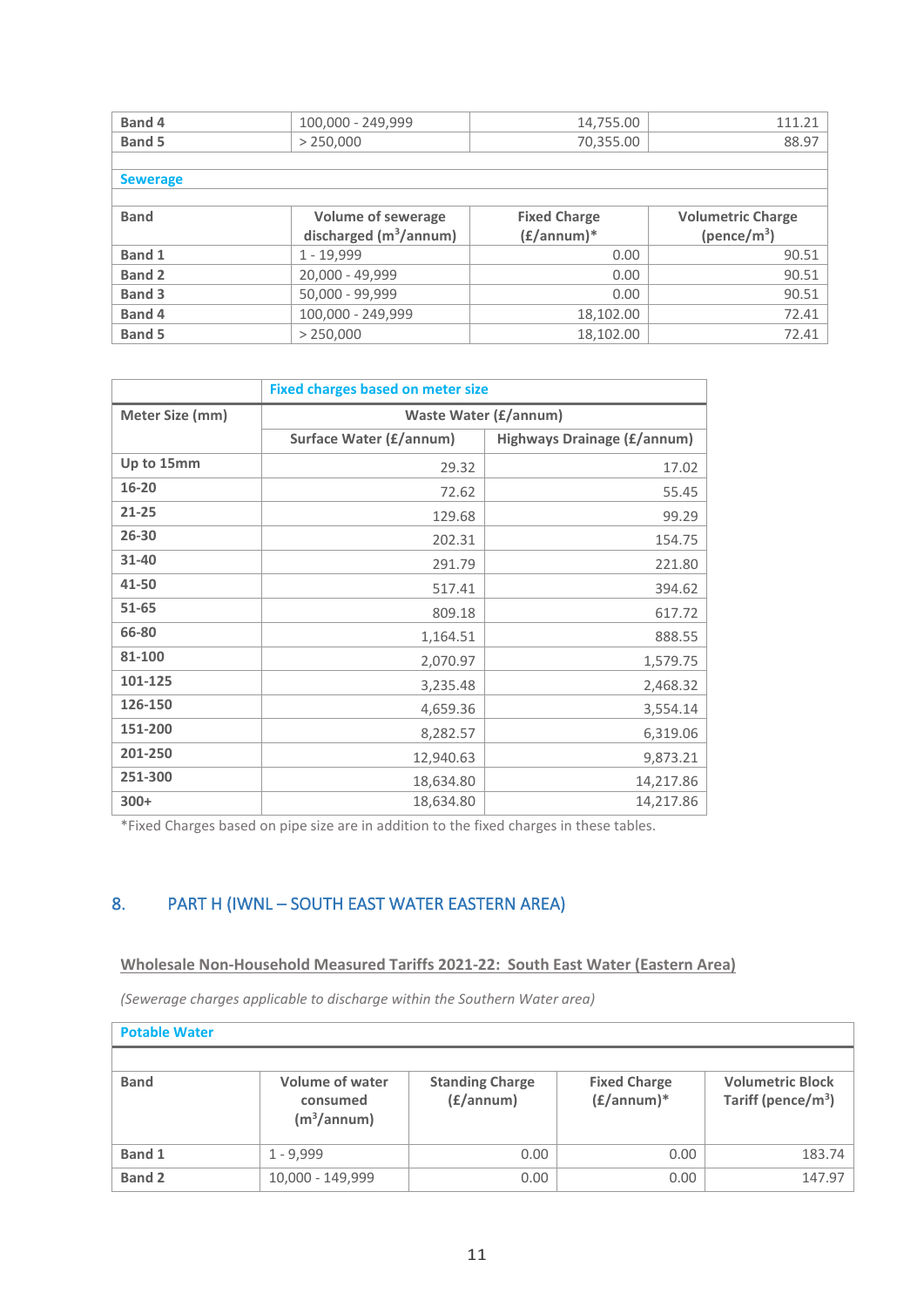| <b>Band 3</b> | 150,000 - 249,999 | 0.00 | 0.00 | 7Д<br>144.7 |
|---------------|-------------------|------|------|-------------|
| Band 4        | 250,000           | 0.00 | 0.00 | I Д1        |
|               |                   |      |      |             |

#### **Sewerage**

| <b>Band</b>   | Volume of               | <b>Fixed Charge - Foul</b> | <b>Fixed Charge -</b>   | <b>Volumetric Charge</b> |
|---------------|-------------------------|----------------------------|-------------------------|--------------------------|
|               | sewerage                | <b>Water Drainage</b>      | <b>Highway Drainage</b> | (pence/ $m^3$ )          |
|               | discharged              | $(E/annum)*$               | (£/meter/annum)         |                          |
|               | (m <sup>3</sup> /annum) |                            |                         |                          |
| <b>Band 1</b> | $1 - 999$               | 0.00                       | 10.80                   | 204.50                   |
| <b>Band 2</b> | $1,000 - 4,999$         | 0.00                       | 10.80                   | 204.50                   |
| <b>Band 3</b> | $5,000 - 19,999$        | 0.00                       | 10.80                   | 204.50                   |
| Band 4        | 20,000 - 49,999         | 0.00                       | 10.80                   | 204.50                   |
| <b>Band 5</b> | 50,000 - 99,999         | 0.00                       | 10.80                   | 204.50                   |
| <b>Band 6</b> | >100,000                | 56,700                     | 10.80                   | 147.80                   |
|               |                         |                            |                         |                          |

#### **Fixed charges based on meter size**

| Meter Size (mm) | Water                 |                     |                                         | <b>Waste Water</b>                         |
|-----------------|-----------------------|---------------------|-----------------------------------------|--------------------------------------------|
|                 | <b>6-Monthly Read</b> | <b>Monthly Read</b> | <b>Foul Water</b><br>Drainage (£/annum) | <b>Surface Water</b><br>Drainage (£/annum) |
| Up to 15mm      | 6.36                  | 6.36                | 0.00                                    | 21.60                                      |
| $16 - 20$       | 21.19                 | 21.19               | 0.00                                    | 21.60                                      |
| $21 - 25$       | 28.78                 | 28.78               | 0.00                                    | 86.40                                      |
| $26 - 30$       | 44.06                 | 44.06               | 0.00                                    | 172.80                                     |
| $31 - 40$       | 54.84                 | 54.84               | 0.00                                    | 172.80                                     |
| 41-50           | 67.97                 | 67.97               | 0.00                                    | 216.00                                     |
| 51-65           | 75.56                 | 75.56               | 0.00                                    | 432.00                                     |
| 66-80           | 93.68                 | 93.68               | 0.00                                    | 432.00                                     |
| 81-100          | 134.78                | 134.78              | 0.00                                    | 561.60                                     |
| 101-125         | 196.13                | 196.13              | 0.00                                    | 1,425.60                                   |
| 126-150         | 196.13                | 196.13              | 0.00                                    | 1,425.60                                   |
| $200+$          | 237.83                | 237.83              | 0.00                                    | 1,425.60                                   |

\*Fixed Charges based on pipe size are in addition to the fixed charges in these tables.

#### <span id="page-11-0"></span>9. PART I (IWNL – NORTHUMBRIAN WATER AREA)

#### **Wholesale Non-Household Measured Tariffs 2021-22: Northumbrian Water Area**

| <b>Potable Water</b> |                                                     |                         |                                             |
|----------------------|-----------------------------------------------------|-------------------------|---------------------------------------------|
|                      |                                                     |                         |                                             |
| <b>Band</b>          | Volume of water supplied<br>(m <sup>3</sup> /annum) | Fixed Charge (£/annum)* | <b>Volumetric Charge</b><br>(pence/ $m^3$ ) |
| Band 1               | $1 - 19.999$                                        | 0.00                    | 106.14                                      |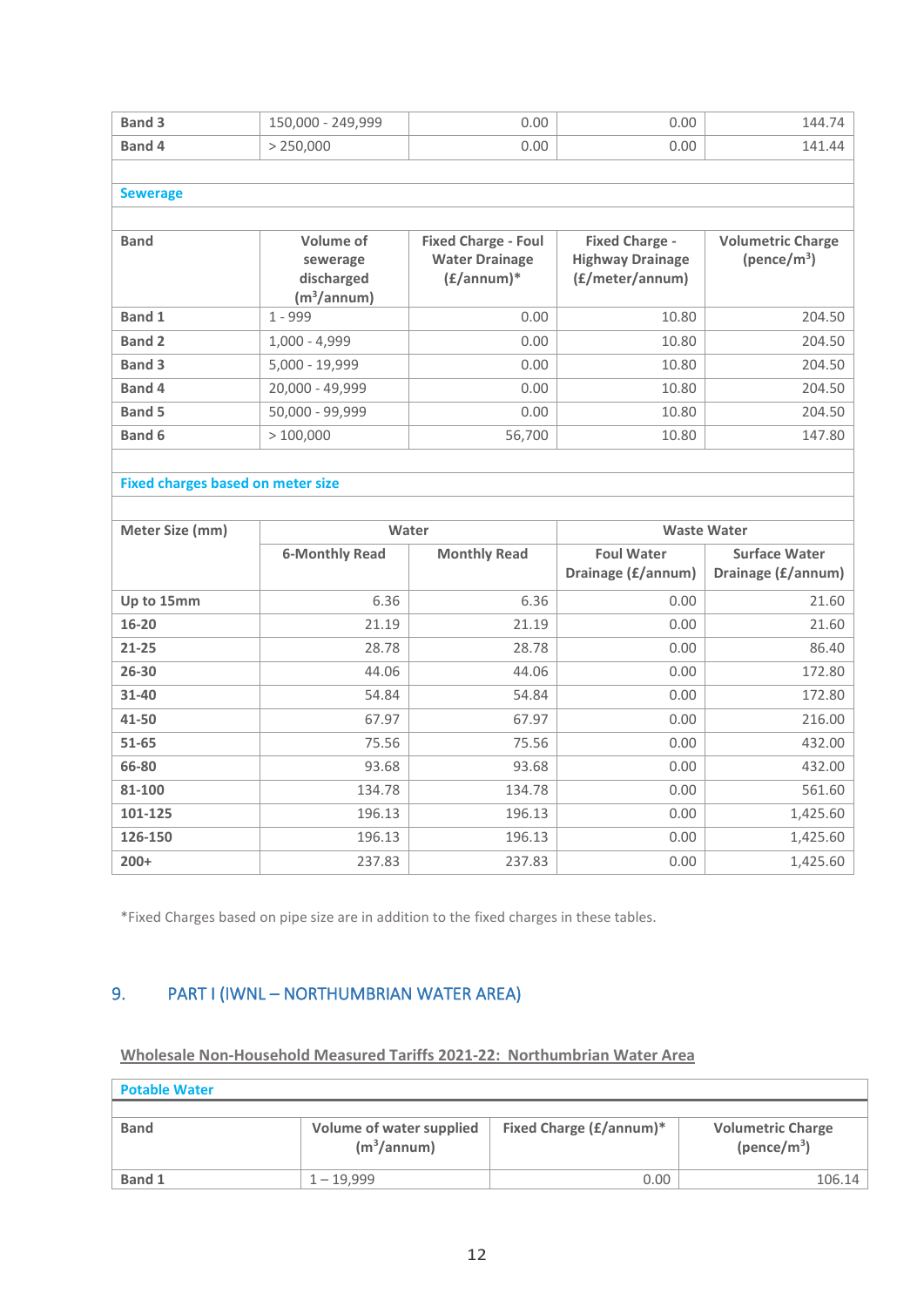| <b>Band 2</b> | 20,000 - 49,999           | 1,061.40                      | 100.84                   |
|---------------|---------------------------|-------------------------------|--------------------------|
| <b>Band 3</b> | 50,000 - 174,999          | 5,837.70                      | 91.28                    |
| Band 4        | >175,000                  | 35,556.90                     | 74.30                    |
|               |                           |                               |                          |
| Sewerage **   |                           |                               |                          |
|               |                           |                               |                          |
| <b>Band</b>   | <b>Volume of sewerage</b> | <b>Fixed Charge (£/annum)</b> | <b>Volumetric Charge</b> |
|               | discharged $(m^3/annum)$  |                               | (pence/ $m^3$ )          |
| <b>Band 1</b> | n/a                       | n/a                           | n/a                      |
| Band 2        | n/a                       | n/a                           | n/a                      |

| <b>Fixed charges based on meter size</b> |        |                              |                               |  |
|------------------------------------------|--------|------------------------------|-------------------------------|--|
|                                          |        |                              |                               |  |
| Meter Size (mm)                          | Water  | <b>Waste Water (£/annum)</b> |                               |  |
|                                          |        | <b>Foul Water Drainage</b>   | <b>Surface Water Drainage</b> |  |
| Up to 15mm                               | 20.20  | 0.00                         | 0.00                          |  |
| $16 - 20$                                | 20.20  | 0.00                         | 0.00                          |  |
| $21 - 25$                                | 20.20  | 0.00                         | 0.00                          |  |
| $26 - 30$                                | 33.70  | 0.00                         | 0.00                          |  |
| 31-40                                    | 67.33  | 0.00                         | 0.00                          |  |
| 41-50                                    | 168.33 | 0.00                         | 0.00                          |  |
| 51-65                                    | 505.00 | 0.00                         | 0.00                          |  |
| 66-80                                    | 505.00 | 0.00                         | 0.00                          |  |
| 81-100                                   | 505.00 | 0.00                         | 0.00                          |  |
| 101-125                                  | 505.00 | 0.00                         | 0.00                          |  |
| 126-150                                  | 505.00 | 0.00                         | 0.00                          |  |
| 151-200                                  | 505.00 | 0.00                         | 0.00                          |  |
| 201-250                                  | 505.00 | 0.00                         | 0.00                          |  |
| 251-300                                  | 505.00 | 0.00                         | 0.00                          |  |

*\*\* Independent Water Networks Ltd do not currently provide sewerage services in the Northumbrian Water area.*

#### <span id="page-12-0"></span>10. PART J (IWNL – NORTHUMBRIAN WATER ESSEX & SUFFOLK AREA)

#### **Wholesale Non-Household Measured Tariffs 2021-22: Northumbrian Essex & Suffolk Water Area**

*(Sewerage charges applicable to discharge within the Anglian Water area)*

|               | <b>Potable Water</b>                             |                                     |                                             |
|---------------|--------------------------------------------------|-------------------------------------|---------------------------------------------|
|               |                                                  |                                     |                                             |
| <b>Band</b>   | Volume of water supplied (m <sup>3</sup> /annum) | <b>Fixed Charge</b><br>$(E/annum)*$ | <b>Volumetric Charge</b><br>(pence/ $m^3$ ) |
| Band 1        | $1 - 19,999$                                     | 0.00                                | 135.08                                      |
| <b>Band 2</b> | 20,000 - 49,999                                  | 1,350.50                            | 128.33                                      |
| <b>Band 3</b> | 50,000 - 174,999                                 | 6,756.15                            | 117.52                                      |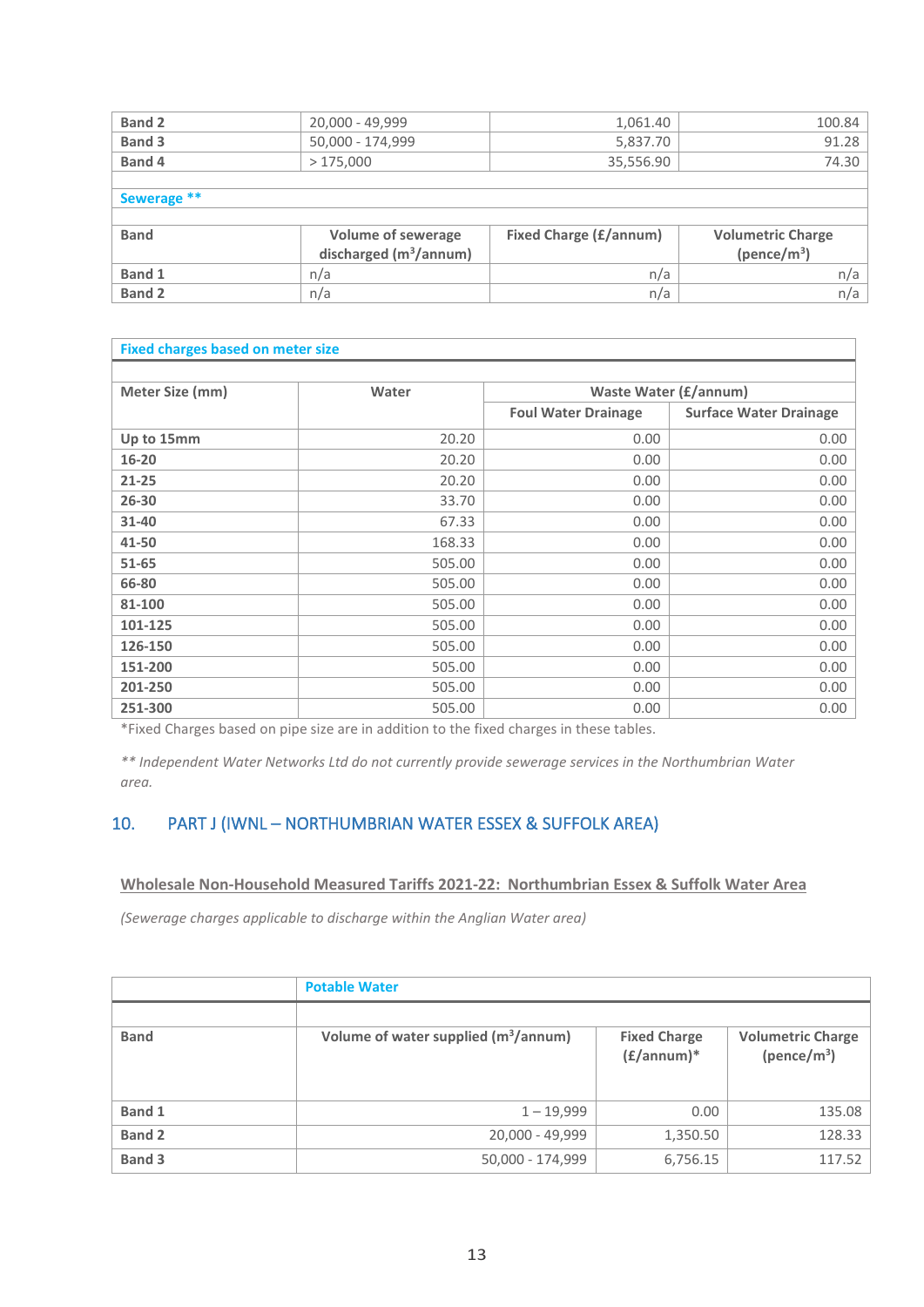| Band 4        |                                                                    | >175,000                                  | 25,663.15                                                                  | 106.72                                                              |
|---------------|--------------------------------------------------------------------|-------------------------------------------|----------------------------------------------------------------------------|---------------------------------------------------------------------|
|               |                                                                    |                                           |                                                                            |                                                                     |
|               | Sewerage                                                           |                                           |                                                                            |                                                                     |
|               |                                                                    |                                           |                                                                            |                                                                     |
| <b>Band</b>   | <b>Volume of sewerage</b><br>discharged<br>(m <sup>3</sup> /annum) | <b>Volumetric</b><br>Charge<br>(pence/m3) | <b>Fixed Charge -</b><br>Foul Water &<br><b>Highway</b><br><b>Drainage</b> | <b>Fixed Charge -</b><br><b>Surface Water</b><br>$(f/\text{annum})$ |
|               |                                                                    |                                           | $(f/\text{annum})$                                                         |                                                                     |
| Band 1        | $1 - 499$                                                          | 155.00                                    | 26.00                                                                      | 36.00                                                               |
| <b>Band 2</b> | $500 - 4,999$                                                      | 150.85                                    | 45.00                                                                      | 52.00                                                               |
| <b>Band 3</b> | $5,000 - 24,999$                                                   | 146.96                                    | 220.00                                                                     | 130.00                                                              |

| <b>Fixed charges based on meter size</b> |        |                              |                               |  |
|------------------------------------------|--------|------------------------------|-------------------------------|--|
|                                          |        |                              |                               |  |
| Meter Size (mm)                          | Water  | <b>Waste Water (£/annum)</b> |                               |  |
|                                          |        | <b>Foul Water Drainage</b>   | <b>Surface Water Drainage</b> |  |
| Up to 15mm                               | 20.20  | 0.00                         | 0.00                          |  |
| $16 - 20$                                | 20.20  | 0.00                         | 0.00                          |  |
| $21 - 25$                                | 20.20  | 0.00                         | 0.00                          |  |
| $26 - 30$                                | 33.70  | 0.00                         | 0.00                          |  |
| 31-40                                    | 67.33  | 0.00                         | 0.00                          |  |
| 41-50                                    | 168.33 | 0.00                         | 0.00                          |  |
| 51-65                                    | 505.00 | 0.00                         | 0.00                          |  |
| 66-80                                    | 505.00 | 0.00                         | 0.00                          |  |
| 81-100                                   | 505.00 | 0.00                         | 0.00                          |  |
| 101-125                                  | 505.00 | 0.00                         | 0.00                          |  |
| 126-150                                  | 505.00 | 0.00                         | 0.00                          |  |
| 151-200                                  | 505.00 | 0.00                         | 0.00                          |  |
| 201-250                                  | 505.00 | 0.00                         | 0.00                          |  |
| 251-300                                  | 505.00 | 0.00                         | 0.00                          |  |

# <span id="page-13-0"></span>11. PART K (IWNL – YORKSHIRE WATER AREA)

**Wholesale Non-Household Measured Tariffs 2021-22: Yorkshire Water Area**

| <b>Potable Water</b> |                                           |                                           |                                                         |  |  |
|----------------------|-------------------------------------------|-------------------------------------------|---------------------------------------------------------|--|--|
|                      |                                           |                                           |                                                         |  |  |
| <b>Band</b>          | Volume of water<br>supplied $(m^3/annum)$ | <b>Fixed Charge</b><br>$(f/\text{annum})$ | Volumetric Falling Block Charge (pence/m <sup>3</sup> ) |  |  |
| <b>Band 1</b>        | $1 - 50,000$                              | 0.00                                      | 139 72                                                  |  |  |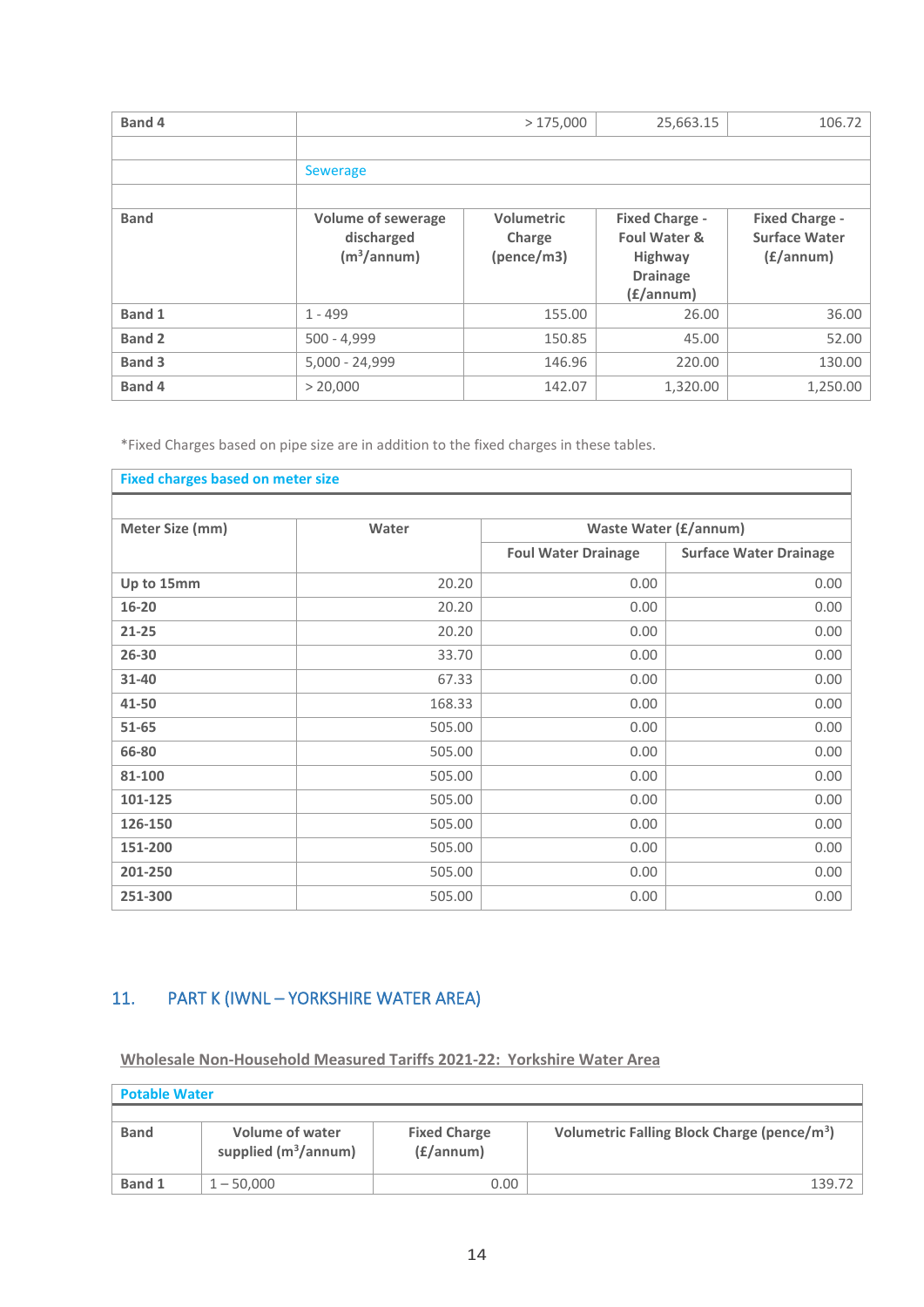| <b>Band 2</b> | $50,001 - 250,000$        | 0.00                |                                           | 89.22 |  |  |
|---------------|---------------------------|---------------------|-------------------------------------------|-------|--|--|
| <b>Band 3</b> | > 250,000                 | 0.00                |                                           | 75.31 |  |  |
|               |                           |                     |                                           |       |  |  |
| Sewerage **   |                           |                     |                                           |       |  |  |
|               |                           |                     |                                           |       |  |  |
| <b>Band</b>   | <b>Volume of sewerage</b> | <b>Fixed Charge</b> | Volumetric Charge (pence/m <sup>3</sup> ) |       |  |  |
|               |                           |                     |                                           |       |  |  |
|               | discharged $(m^3/annum)$  | $(f/\text{annum})$  |                                           |       |  |  |
| <b>Band 1</b> | n/a                       | n/a                 |                                           | n/a   |  |  |
| <b>Band 2</b> | n/a                       | n/a                 |                                           | n/a   |  |  |
|               |                           |                     |                                           |       |  |  |

*\*\* Independent Water Networks Ltd do not currently provide sewerage services in the Yorkshire Water area.*

## <span id="page-14-0"></span>12. PART L – (IWNL - CAMBRIDGE WATER AREA)

| <b>Potable Water</b> |                                                            |                         |                                             |  |
|----------------------|------------------------------------------------------------|-------------------------|---------------------------------------------|--|
| <b>Band</b>          | <b>Volume of water supplied</b><br>(m <sup>3</sup> /annum) | Fixed Charge (£/annum)* | <b>Volumetric Charge</b><br>(pence/ $m^3$ ) |  |
| <b>Band 1</b>        | $1 - 19,999$                                               | 0.00                    | 87.77                                       |  |
| <b>Band 2</b>        | 20,000 - 49,999                                            | 0.00                    | 87.77                                       |  |
| Band 3               | 50,000 - 149,999                                           | 0.00                    | 87.77                                       |  |
| Band 4               | >150,000                                                   | 0.00                    | 69.36                                       |  |
|                      |                                                            |                         |                                             |  |

| <b>Fixed charges based on meter size</b> |        |  |
|------------------------------------------|--------|--|
|                                          |        |  |
| Meter Size (mm)                          | Water  |  |
|                                          |        |  |
| Up to 15mm                               | 22.21  |  |
| $16 - 20$                                | 22.21  |  |
| $21 - 25$                                | 22.21  |  |
| $26 - 30$                                | 22.21  |  |
| 31-40                                    | 22.21  |  |
| 41-50                                    | 22.21  |  |
| 51-65                                    | 121.67 |  |
| 66-80                                    | 121.67 |  |
| 81-100                                   | 131.91 |  |
| 101-125                                  | 165.89 |  |
| 126-150                                  | 165.89 |  |
| 151-200                                  | 165.89 |  |
| 201-250                                  | 165.89 |  |
| 251-300                                  | 165.89 |  |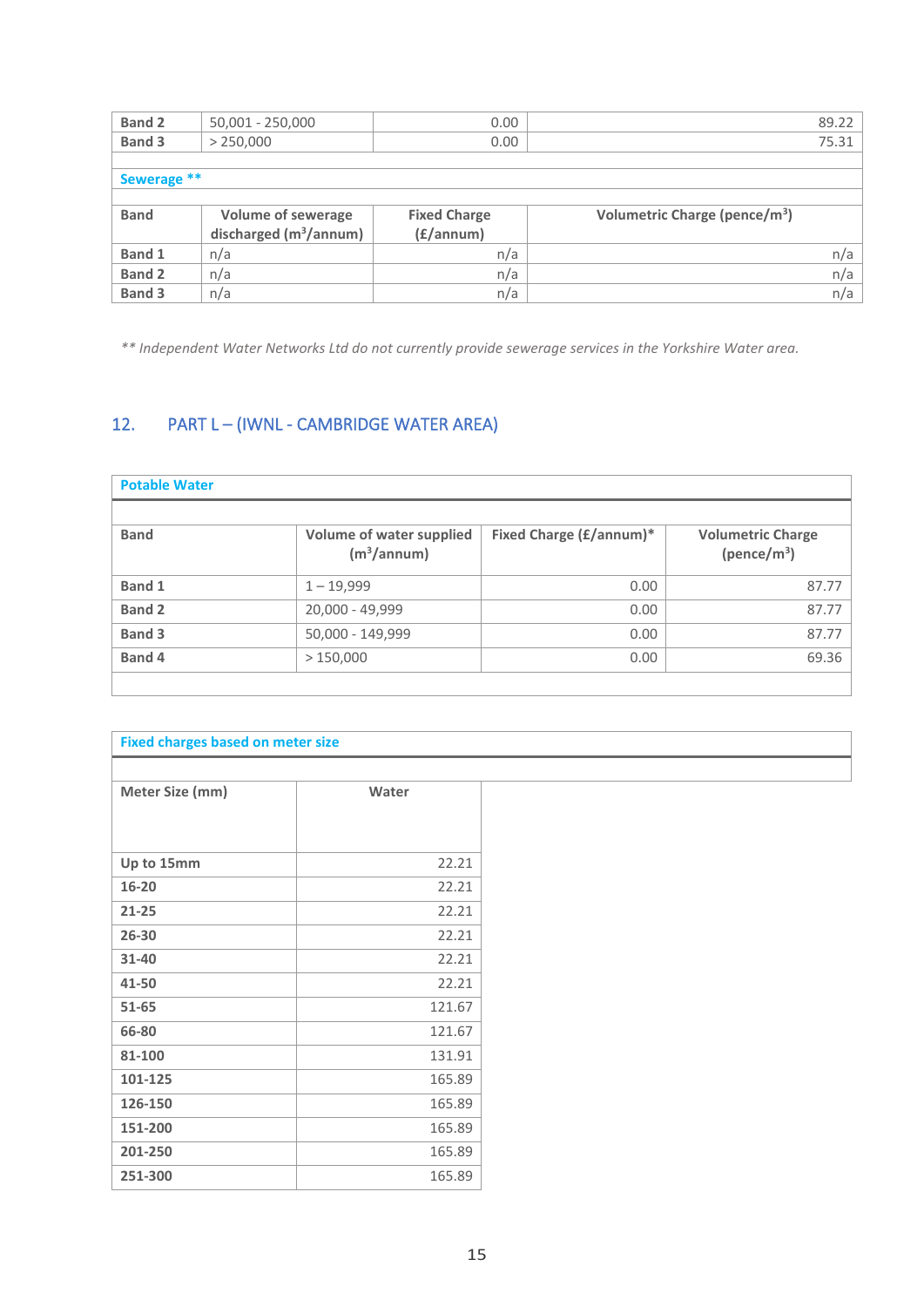*\*\* Independent Water Networks Ltd do not currently provide sewerage services in the Cambridge Water area.*

#### <span id="page-15-0"></span>13. PART M (IWNL – PORTSMOUTH WATER AREA)

*(Sewerage charges applicable to discharge within the Southern Water area)*

| <b>Potable Water</b> |                                                            |                         |                                             |  |
|----------------------|------------------------------------------------------------|-------------------------|---------------------------------------------|--|
|                      |                                                            |                         |                                             |  |
| <b>Band</b>          | <b>Volume of water supplied</b><br>(m <sup>3</sup> /annum) | Fixed Charge (£/annum)* | <b>Volumetric Charge</b><br>(pence/ $m^3$ ) |  |
| Band 1               | $1 - 9,999$                                                | 0.00                    | 73.98                                       |  |
| <b>Band 2</b>        | 10,000 - 49,999                                            | 218.22                  | 71.80                                       |  |
| <b>Band 3</b>        | >50,000                                                    | 5,307.86                | 61.18                                       |  |
| <b>Sewerage</b>      |                                                            |                         |                                             |  |
| <b>Band 1</b>        | 1-99,999                                                   | 10.80                   | 204.50                                      |  |
| <b>Band 2</b>        | >100,000                                                   | 56,700.00               | 147.80                                      |  |

| <b>Fixed charges based on meter size</b> |          |                                                        |                                         |  |
|------------------------------------------|----------|--------------------------------------------------------|-----------------------------------------|--|
|                                          |          |                                                        |                                         |  |
| Meter Size (mm)                          | Water    |                                                        | <b>Waste Water</b>                      |  |
|                                          |          | Foul<br>Water<br><b>Drainage</b><br>$(f/\text{annum})$ | <b>Surface Water Drainage (£/annum)</b> |  |
| Up to 15mm                               | 8.62     | 0.00                                                   | 21.60                                   |  |
| 16-20                                    | 12.73    | 0.00                                                   | 21.60                                   |  |
| $21 - 25$                                | 67.08    | 0.00                                                   | 86.40                                   |  |
| $26 - 30$                                | 146.92   | 0.00                                                   | 172.80                                  |  |
| 31-40                                    | 146.92   | 0.00                                                   | 172.80                                  |  |
| 41-50                                    | 187.09   | 0.00                                                   | 216.00                                  |  |
| 51-65                                    | 146.92   | 0.00                                                   | 432.00                                  |  |
| 66-80                                    | 276.86   | 0.00                                                   | 432.00                                  |  |
| 81-100                                   | 276.86   | 0.00                                                   | 561.60                                  |  |
| 101-125                                  | 704.23   | 0.00                                                   | 1,425.60                                |  |
| 126-150                                  | 704.23   | 0.00                                                   | 1,425.60                                |  |
| 151-200                                  | 1,569.65 | 0.00                                                   | 1,425.60                                |  |
| 201-250                                  | 2,600.74 | 0.00                                                   | 1,425.60                                |  |
| 251-300                                  | 6,218.62 | 0.00                                                   | 1,425.60                                |  |

\*Fixed Charges based on pipe size are in addition to the fixed charges in these tables.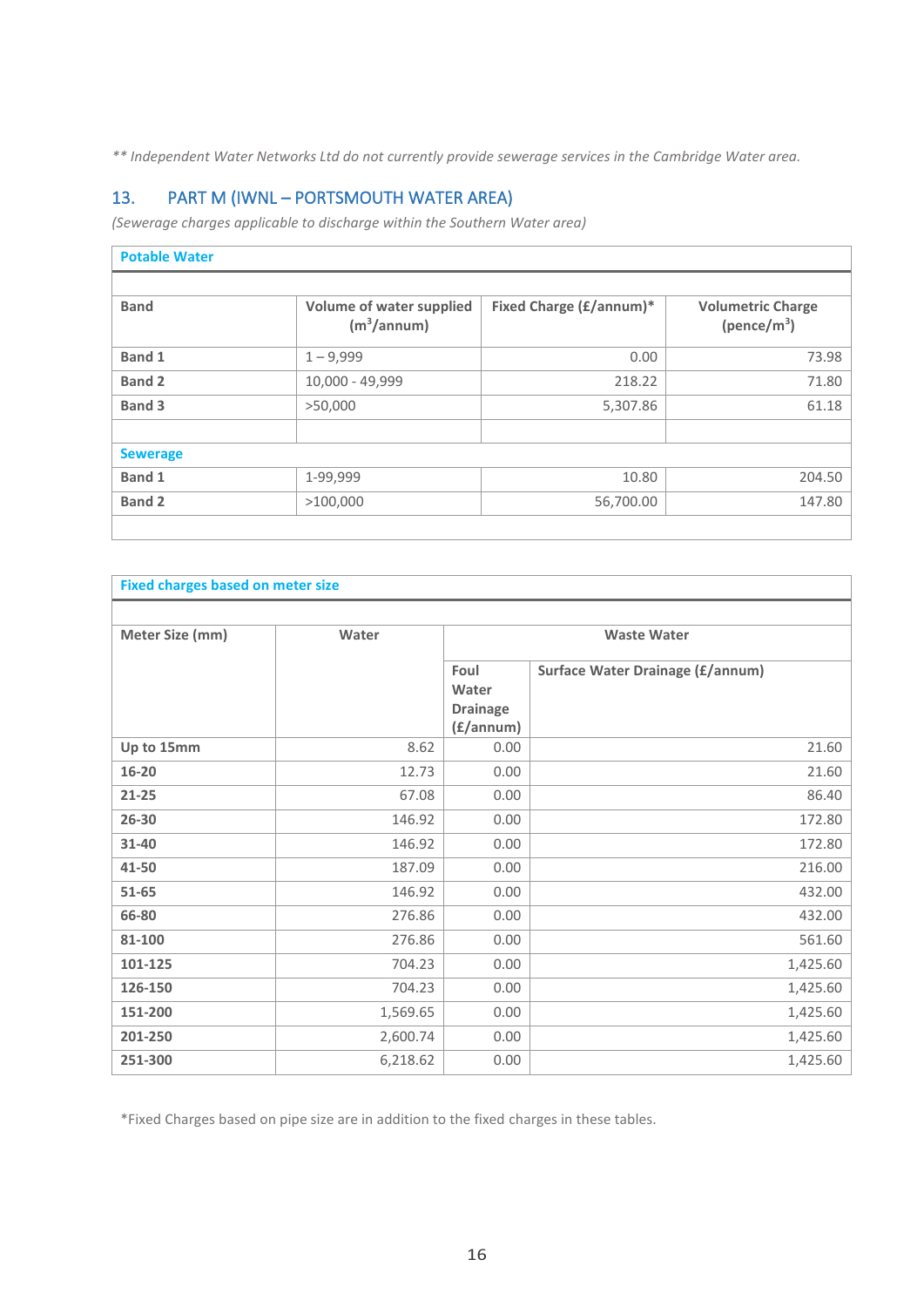# <span id="page-16-0"></span>14. PART N (IWNL – SOUTH STAFFS WATER AREA)

*(Sewerage charges applicable to discharge within the Severn Trent Water area)*

| <b>Potable Water</b> |                                                     |                         |                                             |  |
|----------------------|-----------------------------------------------------|-------------------------|---------------------------------------------|--|
|                      |                                                     |                         |                                             |  |
| <b>Band</b>          | Volume of water supplied<br>(m <sup>3</sup> /annum) | Fixed Charge (£/annum)* | <b>Volumetric Charge</b><br>(pence/ $m^3$ ) |  |
| <b>Band 1</b>        | $1 - 49.999$                                        | 0.00                    | 108.92                                      |  |
| Band 2               | 50,000 - 99,999                                     | 2.210.52                | 102.92                                      |  |

| <b>Sewerag</b><br>е |                                                       |                                                    |                                                                    |                                                                                    |                                       |
|---------------------|-------------------------------------------------------|----------------------------------------------------|--------------------------------------------------------------------|------------------------------------------------------------------------------------|---------------------------------------|
| <b>Band</b>         | <b>Volume of sewerage</b><br>discharged $(m^3/annum)$ | Volume of<br>water<br>discharged<br>(pence $/m3$ ) | <b>Fixed Charge -</b><br><b>Used Water</b><br>$(f/\text{annum})^*$ | <b>Fixed</b><br>Charge -<br><b>Surface</b><br>Water<br>$(f/\text{annum})^*$<br>$*$ | <b>Highway Drainage</b><br>£ per year |
| <b>Band 1</b>       | $1 - 4.999$                                           | 98.24                                              | 4.92                                                               | 4.92                                                                               | 12.00                                 |
| <b>Band 2</b>       | $5,000 - 9,999$                                       | 97.50                                              | 4.92                                                               | 4.92                                                                               | 12.00                                 |
| <b>Band 3</b>       | $10,000 - 49,999$                                     | 97.50                                              | 78.96                                                              | 4.92                                                                               | 12.00                                 |
| Band 4              | >50.000                                               | 96.27                                              | 2,490.97                                                           | 4.92                                                                               | 12.00                                 |
|                     |                                                       |                                                    |                                                                    |                                                                                    |                                       |

| <b>Fixed charges based on meter size</b> |          |                                                  |                                                  |  |  |  |
|------------------------------------------|----------|--------------------------------------------------|--------------------------------------------------|--|--|--|
|                                          |          |                                                  |                                                  |  |  |  |
| Meter Size (mm)                          | Water    | Waste Water**                                    |                                                  |  |  |  |
|                                          |          | <b>Foul Water Drainage</b><br>$(f/\text{annum})$ | <b>Foul Water Drainage</b><br>$(f/\text{annum})$ |  |  |  |
| Up to 15mm                               | 22.21    | 0.00                                             | 0.00                                             |  |  |  |
| 16-20                                    | 22.21    | 0.00                                             | 0.00                                             |  |  |  |
| $21 - 25$                                | 22.21    | 0.00                                             | 0.00                                             |  |  |  |
| $26 - 30$                                | 22.21    | 0.00                                             | 0.00                                             |  |  |  |
| 31-40                                    | 22.21    | 0.00                                             | 0.00                                             |  |  |  |
| 41-50                                    | 22.21    | 0.00                                             | 0.00                                             |  |  |  |
| 51-65                                    | 121.67   | 0.00                                             | 0.00                                             |  |  |  |
| 66-80                                    | 121.67   | 0.00                                             | 0.00                                             |  |  |  |
| 81-100                                   | 131.91   | 0.00                                             | 0.00                                             |  |  |  |
| 101-125                                  | 165.89   | 0.00                                             | 0.00                                             |  |  |  |
| 126-150                                  | 165.89   | 0.00                                             | 0.00                                             |  |  |  |
| 151-200                                  | 165.89   | 0.00                                             | 0.00                                             |  |  |  |
| 201-250                                  | 2,977.35 | 0.00                                             | 0.00                                             |  |  |  |
| 251-300                                  | 2,977.35 | 0.00                                             | 0.00                                             |  |  |  |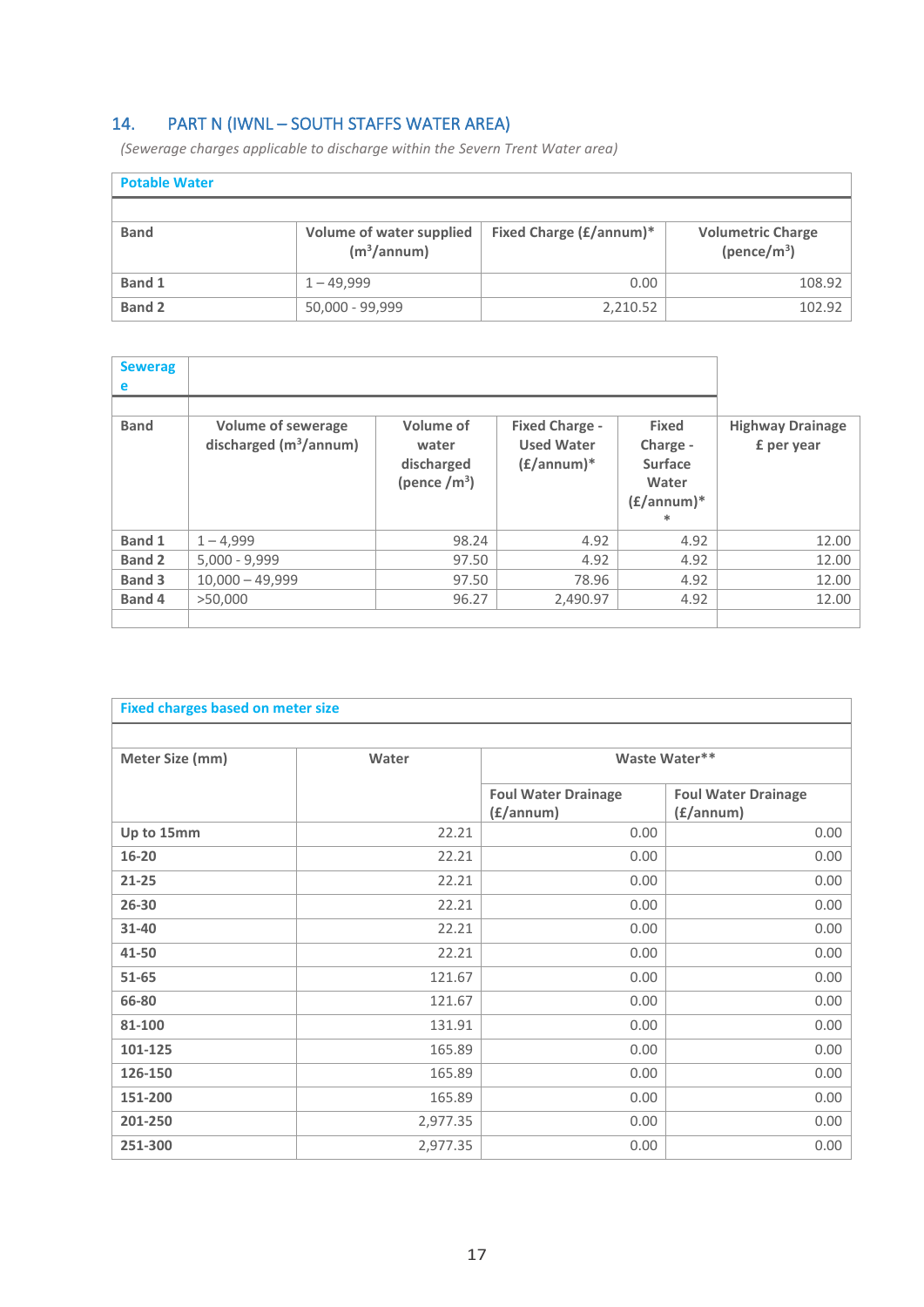| Surface water charges based on site area |                                                      |                                                   |                                                      |  |  |  |
|------------------------------------------|------------------------------------------------------|---------------------------------------------------|------------------------------------------------------|--|--|--|
| <b>Band</b>                              | Chargeable area in m2<br>(all figures are inclusive) | <b>Surface Water Drainage</b><br>Charge (£/annum) | <b>Highway Drainage Charge</b><br>$(f/\text{annum})$ |  |  |  |
| Band 1                                   | Up to 20                                             | 8.38                                              | 0.00                                                 |  |  |  |
| <b>Band 2</b>                            | $21 - 99$                                            | 45.82                                             | 0.00                                                 |  |  |  |
| <b>Band 3</b>                            | 100 - 199                                            | 91.86                                             | 0.00                                                 |  |  |  |
| Band 4                                   | $200 - 299$                                          | 153.12                                            | 0.00                                                 |  |  |  |
| <b>Band 5</b>                            | $300 - 499$                                          | 245.10                                            | 0.00                                                 |  |  |  |
| <b>Band 6</b>                            | $500 - 749$                                          | 383.16                                            | 0.00                                                 |  |  |  |
| <b>Band 7</b>                            | 750 - 999                                            | 536.53                                            | 0.00                                                 |  |  |  |
| <b>Band 8</b>                            | $1,000 - 1,499$                                      | 766.38                                            | 0.00                                                 |  |  |  |
| <b>Band 9</b>                            | $1,500 - 1,999$                                      | 1,072.51                                          | 0.00                                                 |  |  |  |
| Band 10                                  | $2,000 - 3,999$                                      | 1,838.63                                          | 0.00                                                 |  |  |  |
| Band 11                                  | 4,000 - 7,499                                        | 3,524.42                                          | 0.00                                                 |  |  |  |
| Band 12                                  | 7,500 - 9,999                                        | 5,363.61                                          | 0.00                                                 |  |  |  |
| Band 13                                  | 10,000 - 14,999                                      | 7,662.24                                          | 0.00                                                 |  |  |  |
| Band 14                                  | 15,000 - 19,999                                      | 10,727.46                                         | 0.00                                                 |  |  |  |
| <b>Band 15</b>                           | 20,000 - 24,999                                      | 13,792.85                                         | 0.00                                                 |  |  |  |
| Band 16                                  | 25,000 - 29,999                                      | 16,857.80                                         | 0.00                                                 |  |  |  |
| Band 17                                  | 30,000 - 34,999                                      | 19,922.82                                         | 0.00                                                 |  |  |  |
| Band 18                                  | 35,000 - 39,999                                      | 22,989.85                                         | 0.00                                                 |  |  |  |
| Band 19                                  | 40,000 - 44,999                                      | 26,056.89                                         | 0.00                                                 |  |  |  |
| <b>Band 20</b>                           | 45,000 - 49,999                                      | 29,124.03                                         | 0.00                                                 |  |  |  |
| <b>Band 21</b>                           | 50,000 - 99,999                                      | 45,983.06                                         | 0.00                                                 |  |  |  |
| <b>Band 22</b>                           | Over 100,000                                         | 107,320.14                                        | 0.00                                                 |  |  |  |

#### <span id="page-17-0"></span>15. PART O (IWNL – ANCILLARY CHARGES)

In addition to the Primary Charges, IWNL has also developed non-primary charges to support retailer service requests. These charges have been developed to meet both the OFWAT Wholesale Charging Guidelines and the Wholesale - Retail Code.

In-hours is Monday to Friday 9am to 5pm and Out of Hours is all other times.

| <b>Fire Hydrants</b>                     | <b>Standard</b> | <b>Abortive</b><br>Charge |
|------------------------------------------|-----------------|---------------------------|
| Installing and maintaining fire hydrants | Recovery of     | Recovery of               |
|                                          | Reasonable      | Reasonable                |
|                                          | Costs           | Costs                     |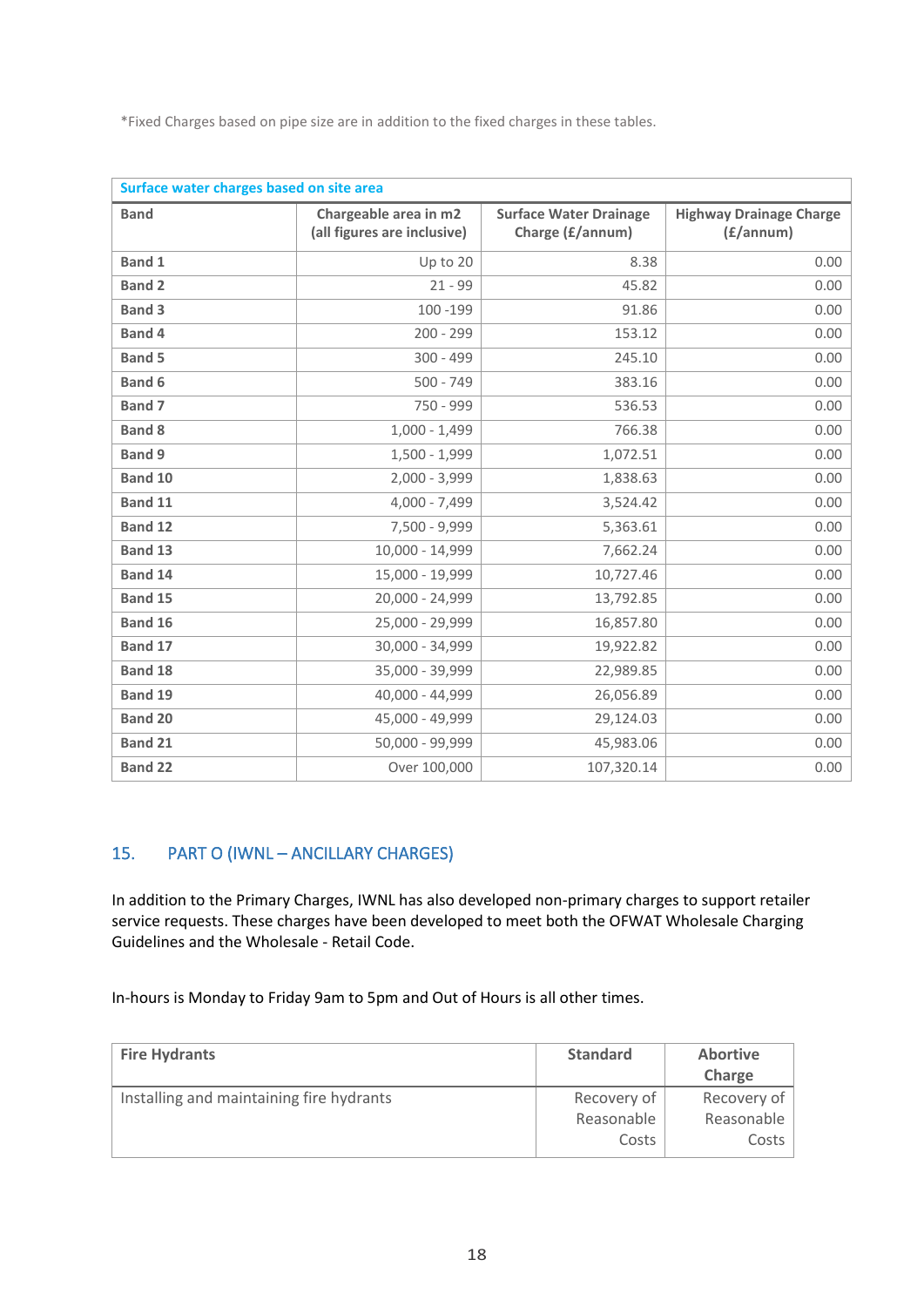This service relates to the provision and maintenance of fire hydrants.

| <b>Damaged Apparatus</b>    | <b>Standard</b> | <b>Abortive</b><br>Charge |
|-----------------------------|-----------------|---------------------------|
| Repair of damaged apparatus | Recovery of     | Recovery of $ $           |
|                             | Reasonable      | Reasonable                |
|                             | Costs           | Costs                     |

Charges will apply in the event that costs are incurred in relation to the network becoming damaged by the act or omission of the customer, or its agents or subcontractors or any other third party. We shall be entitled to recover from the responsible party the total costs incurred with the reinstatement and associated activities.

| <b>Breach of Water</b>     | <b>Time Period</b>     |       |                     |                        | <b>Abortive</b> |  |
|----------------------------|------------------------|-------|---------------------|------------------------|-----------------|--|
| <b>Regulations</b>         | <b>In Hours</b>        |       | <b>Out of Hours</b> |                        | Charge          |  |
| Site visit to assess Water |                        | 91.55 |                     | 127.97                 | Recovery of     |  |
| Regulations breach         |                        |       |                     |                        | Reasonable      |  |
|                            |                        |       |                     |                        | Costs           |  |
| <b>Additional Visits</b>   | Recovery of Reasonable |       |                     | Recovery of Reasonable | Recovery of     |  |
|                            |                        | Costs |                     | Costs                  | Reasonable      |  |
|                            |                        |       |                     |                        | Costs           |  |

Upon request, IWNL can carry out of inspections to ascertain whether any provision contained in or made or having effect under the Water Industry Act 1991 with respect to any water fittings or with respect to the waste or misuse of water is being or has been contravened.

| <b>Site Surveys</b>                                |                |             |
|----------------------------------------------------|----------------|-------------|
| Charges listed where applicable with each service. |                |             |
| <b>Standpipe Hire</b>                              | Standard       | Abortive    |
|                                                    |                | Charge      |
| Hire of standpipe                                  | By Quotation   | Recovery of |
|                                                    |                | Reasonable  |
|                                                    |                | Costs       |
| Water supplied by standpipe                        | See Primary    | N/A         |
|                                                    | Wholesale      |             |
|                                                    | usage charges  |             |
|                                                    | for volumetric |             |
|                                                    | charge by      |             |
|                                                    | supply area.   |             |
|                                                    |                |             |

Portable standpipe hire arranged through nominated contractor and subject to their terms of hire. Volume usage is based on supply area. Charge applied aligns with Wholesale Volumetric Charging Scheme.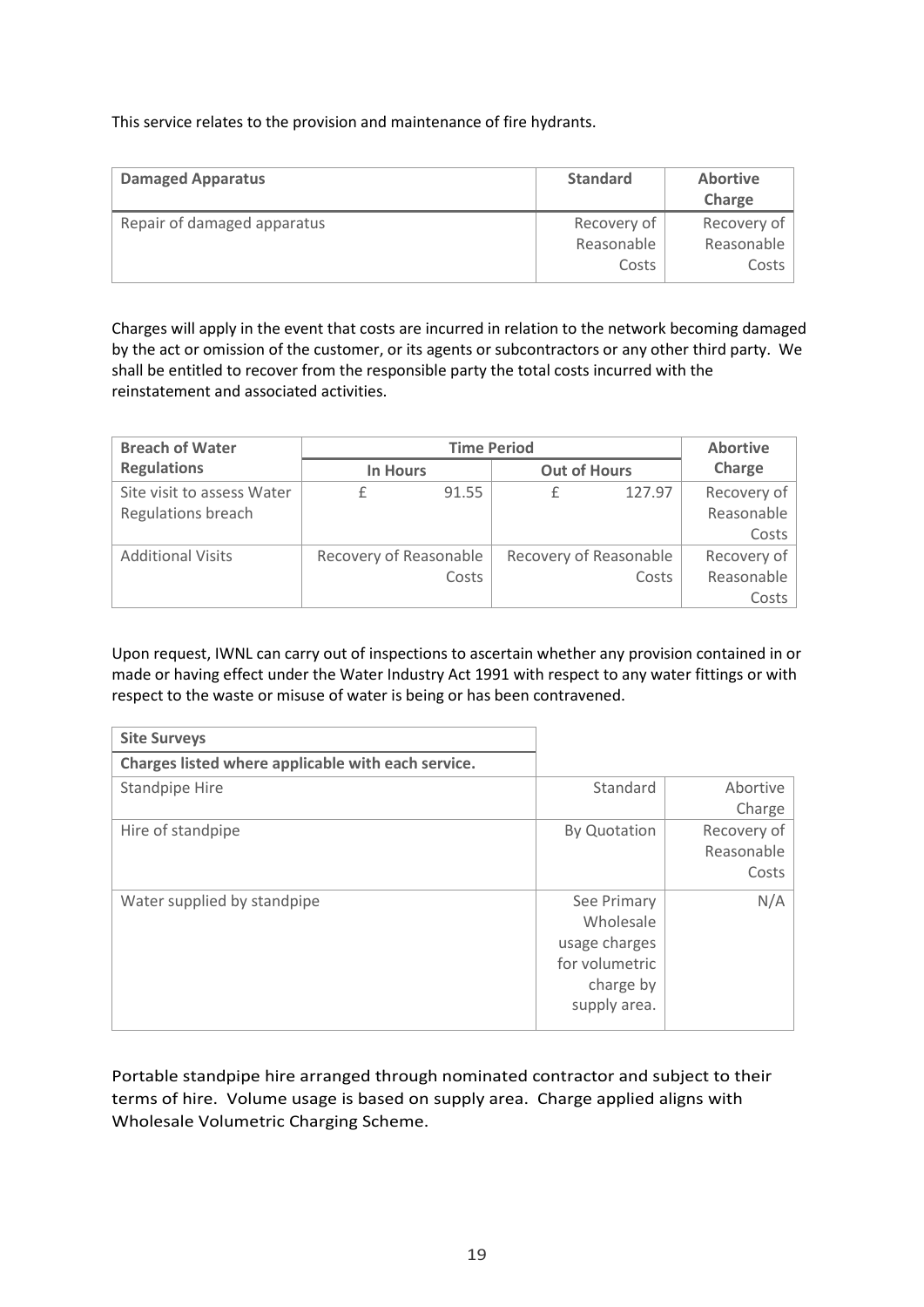| <b>Meter Charges</b>                                                                  | <b>Standard</b>               | <b>Abortive</b>                    |
|---------------------------------------------------------------------------------------|-------------------------------|------------------------------------|
|                                                                                       |                               | Charge                             |
|                                                                                       |                               |                                    |
| Site Survey to determine viability of meter exchange<br>(upon request by third party) | £<br>94.45                    | Recovery of<br>Reasonable<br>Costs |
| Meter testing                                                                         | By Quotation<br>(maximum £70) | Recovery of<br>Reasonable<br>Costs |
| Meter installation                                                                    | By Quotation                  | Recovery of<br>Reasonable<br>Costs |
| Meter reading service                                                                 | <b>By Quotation</b>           | N/A                                |

| <b>Verification of Supply</b>                       | <b>Time Period</b> |           | <b>Abortive</b>     |             |
|-----------------------------------------------------|--------------------|-----------|---------------------|-------------|
|                                                     | <b>In Hours</b>    |           | <b>Out of Hours</b> | Charge      |
| Verification of service provision                   | £                  | 9.65      | By                  | N/A         |
|                                                     |                    |           | Quotation           |             |
| Verification of service provision (with site visit) | £                  | 94.40     | Bv                  | Recovery of |
|                                                     |                    |           | Quotation           | Reasonable  |
|                                                     |                    |           |                     | Costs       |
| Additional site visit                               |                    | By        | Bv                  | Recovery of |
|                                                     |                    | Quotation | Quotation           | Reasonable  |
|                                                     |                    |           |                     | Costs       |

# IWNL can provide a service whereby it can provide information, where available, relating to supply route and consumption.

| <b>Disconnection and Reconnection</b>          | <b>Time Period</b> |                     | <b>Abortive</b> |
|------------------------------------------------|--------------------|---------------------|-----------------|
|                                                | <b>In Hours</b>    | <b>Out of Hours</b> | Charge          |
| Standard disconnection (no network alterations | 94.40<br>£         | 131.94<br>£         | Recovery of     |
| required)                                      |                    |                     | Reasonable      |
|                                                |                    |                     | Costs           |
| Non-Standard disconnection (no network         | Bv                 | Bv                  | Recovery of     |
| alterations required)                          | Quotation          | Quotation           | Reasonable      |
|                                                |                    |                     | Costs           |
| Standard disconnection (network alterations    | Bv                 | Bv                  | Recovery of     |
| required)                                      | Quotation          | Quotation           | Reasonable      |
|                                                |                    |                     | Costs           |
| Non-Standard disconnection (network            | Bv                 | By                  | Recovery of     |
| alterations required)                          | Quotation          | Quotation           | Reasonable      |
|                                                |                    |                     | Costs           |